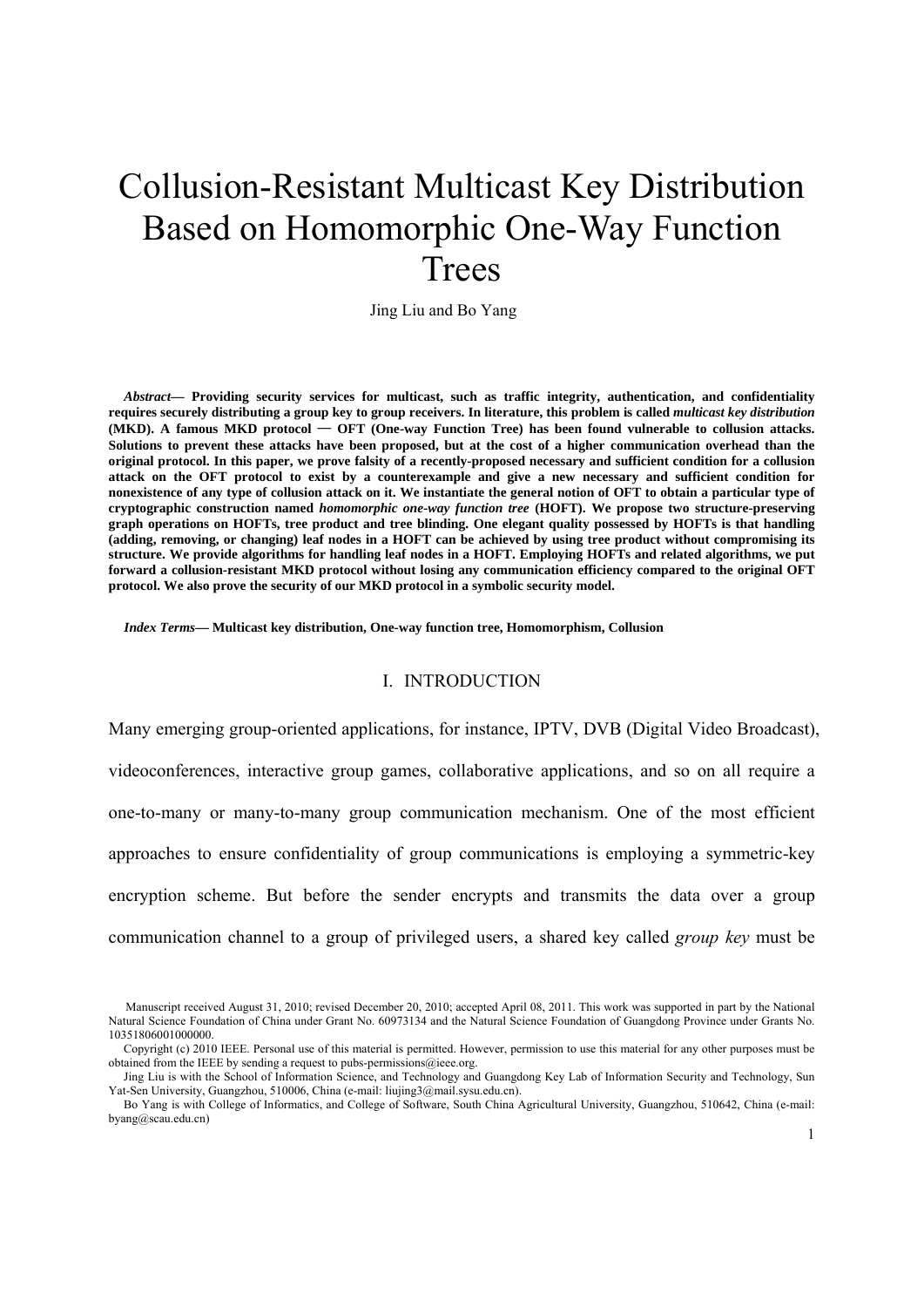established among them. Group key establishment can be subdivided into *group key distribution* (GKD) and *group key exchange* (or *group key agreement*). Two parallel lines of research, commonly referred to as *broadcast encryption* (BE) [1] and *multicast key distribution* (MKD) (or multicast encryption), have been established to study the GKD problem. This paper only focuses on MKD protocols. In contrast with stateless receivers in BE protocols, each receiver in MKD protocols is *stateful*, which means that they are allowed to maintain a personal state and make use of previously learned keys for decrypting current transmissions. Generally speaking, for large dynamic groups, MKD protocols are often more efficient and scalable than BE protocols. Rather than tackling the general GKD problem as BE protocols, most MKD protocols aim to solve a more specific problem in the multicast encryption setting, called *immediate group rekeying*. To prevent a new member from decoding messages exchanged before it joins a group, a new group key must be distributed to the group when a new member joins. This security requirement is called *group backward secrecy* [2]. On the other hand, to prevent a departing member from continuing access to the group's communication (if it keeps receiving the messages), the key should be changed as soon as a member leaves. This security requirement is called *group forward secrecy* [2]. To provide both *group backward secrecy* and *group forward secrecy*, the group key must be updated upon every membership change and distributed to legitimate members. This process is referred to as *immediate group rekeying* in literature. Respectively, the rekeying process due to a joining membership change (resp. a departing membership change) is referred to as *join rekeying* (resp. *leave rekeying*). For large dynamic groups with frequent changes in membership, it is a big challenge to design a scalable MKD protocol.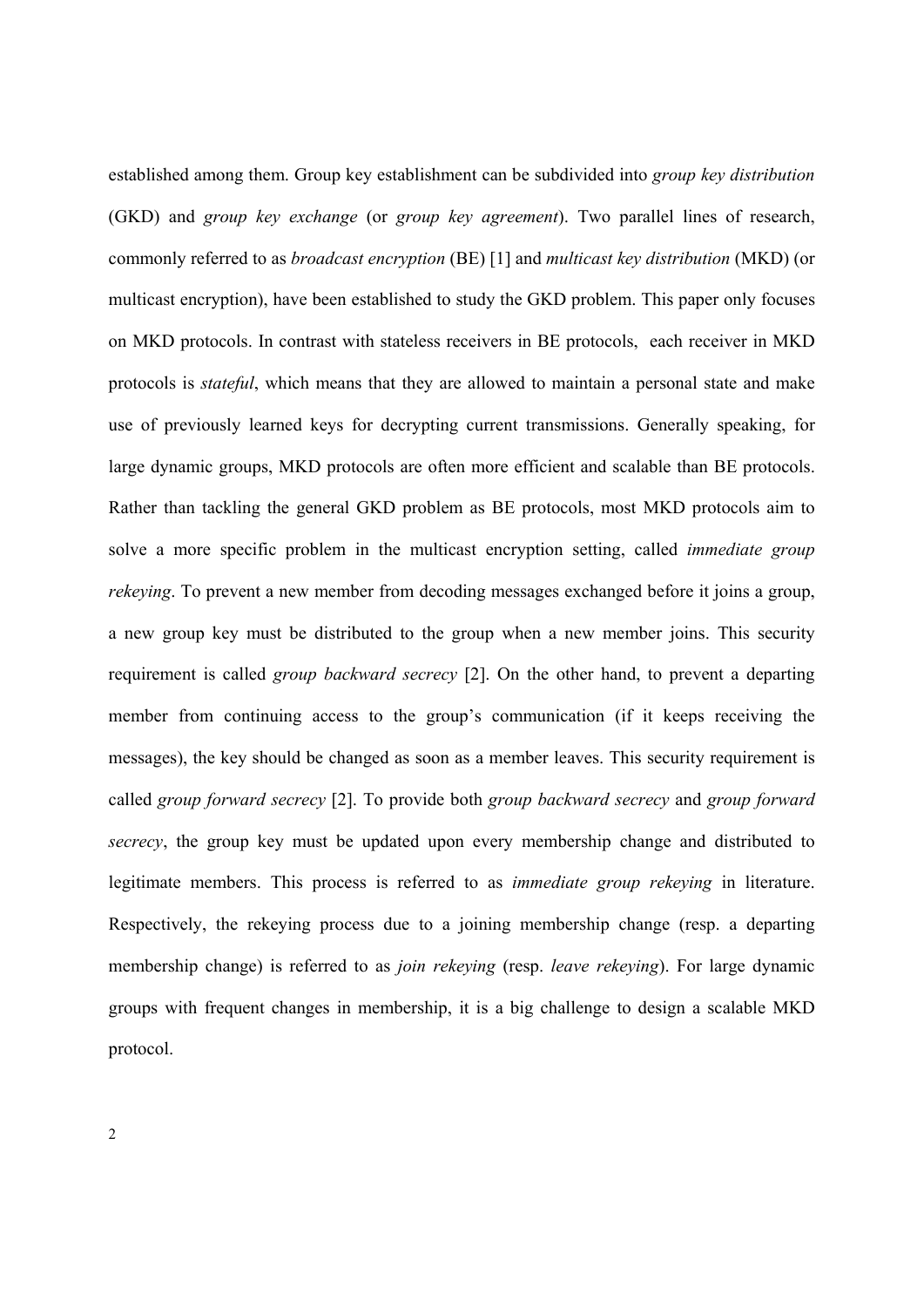Among all generic MKD protocols in which rekey messages are built using traditional cryptographic primitives (symmetric-key encryption and pseudorandom generators), a class of protocol called *tree-based* protocol [3],[4],[5] is the most efficient one to date in terms of communication overhead. They have a communication complexity of  $O(log_2 n)$  for a group size of *n*. A recent result by Micciancio et al. [6] has also confirmed that  $log_2 n$  is the optimal lower bound on the communication complexity of generic MKD protocols. The first tree-based MKD protocol is the *Logical Key Hierarchy* (LKH) [3],[4]. The OFT protocol [7],[5] halves the communication overhead of LKH in case of leaving rekeying by deriving its key tree in a bottom-up manner. However, Horng [8] showed that OFT is vulnerable to a particular kind of collusion attack. Soon after, Ku and Chen [9] found new types of collusion attacks, and they proposed an improved protocol to prevent any collusion attack. But leaving rekeying using their approach requires a communication complexity of  $O((\log_2 n)^2 + \log_2 n)$ . Recently, Xu et al. [10] showed that all the known attacks on OFT can be subsumed by a generic collusion attack. They also derived a necessary and sufficient condition for such an attack to exist and further proposed a protocol to prevent collusion attacks while minimizing the average broadcast size of rekeying message. However their protocol requires a storage linear to the size of the key tree  $(O(2n-1))$ and still has a much bigger broadcast size than the original OFT protocol.

In this paper, we prove falsity of Xu et al.'s necessary and sufficient condition for existence of a collusion attack on the OFT protocol by a counterexample and give a new necessary and sufficient condition. We introduce a new cryptographic construction named *homomorphic oneway function trees* (HOFT) by respectively substituting a homomorphic trapdoor function and a modular multiplication for the one-way function and the exclusive-or mixing function in the original one-way function trees. We propose two tree operations — tree product and tree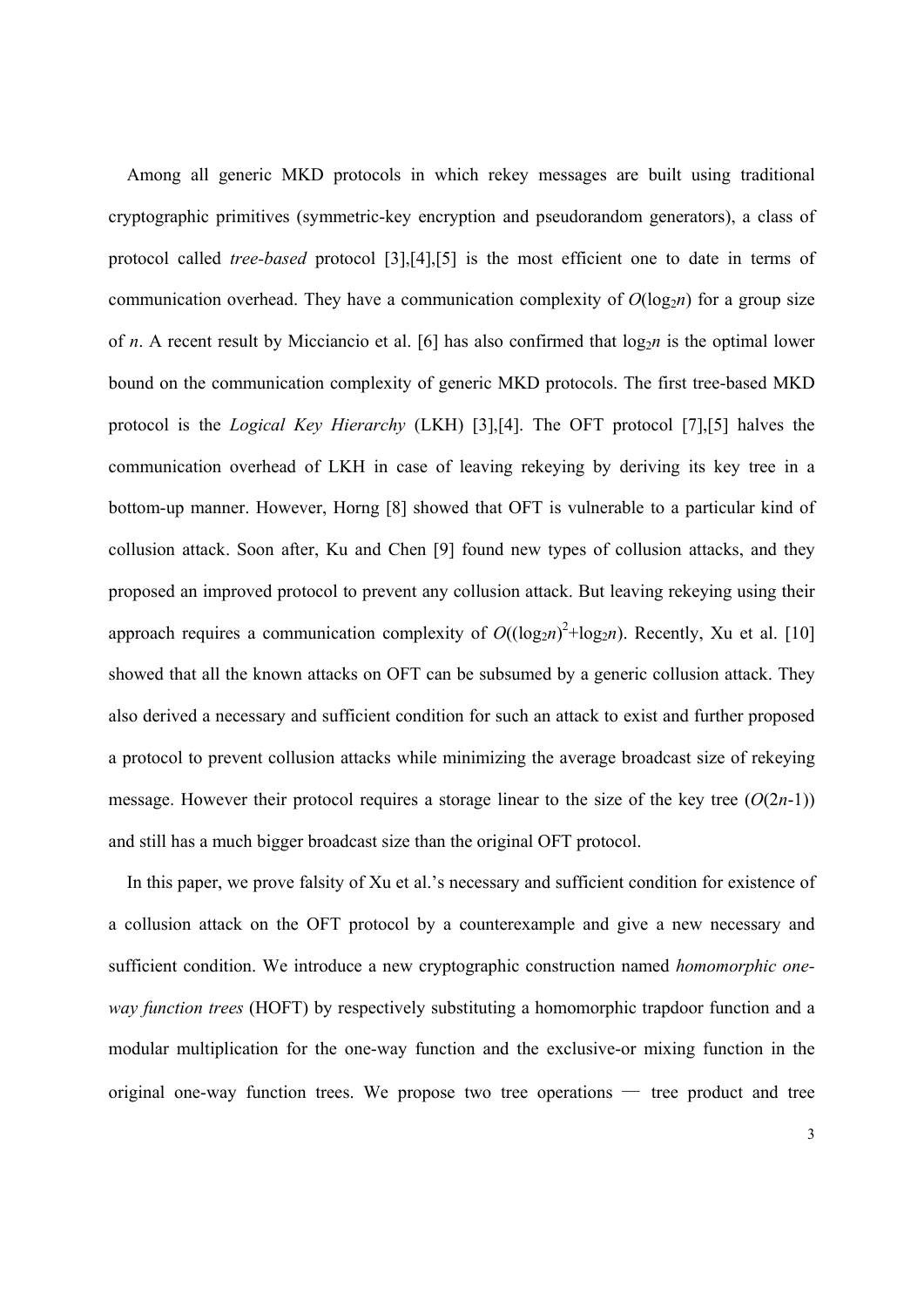blinding — for HOFTs and prove that both are structure-preserving. Then, we provide algorithms for adding/removing/changing leaf nodes in a HOFT without compromising its structure (i.e., functional dependency between node secrets) by performing a tree product of the HOFT and a corresponding incremental tree. Utilizing HOFTs and related algorithms, we put forward a collusion-resistant MKD protocol without losing any communication efficiency compared to the original OFT protocol. In contrast, two existing solutions [9], [10] to improve the OFT protocol have to trade off communication efficiency for collusion resistance. We also prove the security of our protocol in a symbolic security model.

The remainder of this paper is organized as follows. Section II reviews related research results. In section III, we prove the falsity of Xu et al.'s necessary and sufficient condition for a collusion attack on OFT to exist by a counterexample. We give a new necessary and sufficient condition for nonexistence of an arbitrary type of collusion attack. In sections IV, we introduce a new cryptographic construction – Homomorphic OFT and related algorithms. Section V presents a collusion-resistant MKD protocol based on HOFTs and related algorithms. Section VI proves the security of our MKD protocol in a symbolic security model. Section VII gives a comparison between our protocol and other related protocols. Section VIII concludes this paper and gives some topics for future research.

#### II. RELATED RESEARCH

## *A. Tree-based MKD protocols*

4 The *Logical Key Hierarchy* (LKH) protocol was independently proposed by Wong et al. [3] and Wallner et al. [4]. In the LKH protocol, each internal node in the key tree represents a key encryption key (KEK), each leaf node of the key tree is associated with a group member and the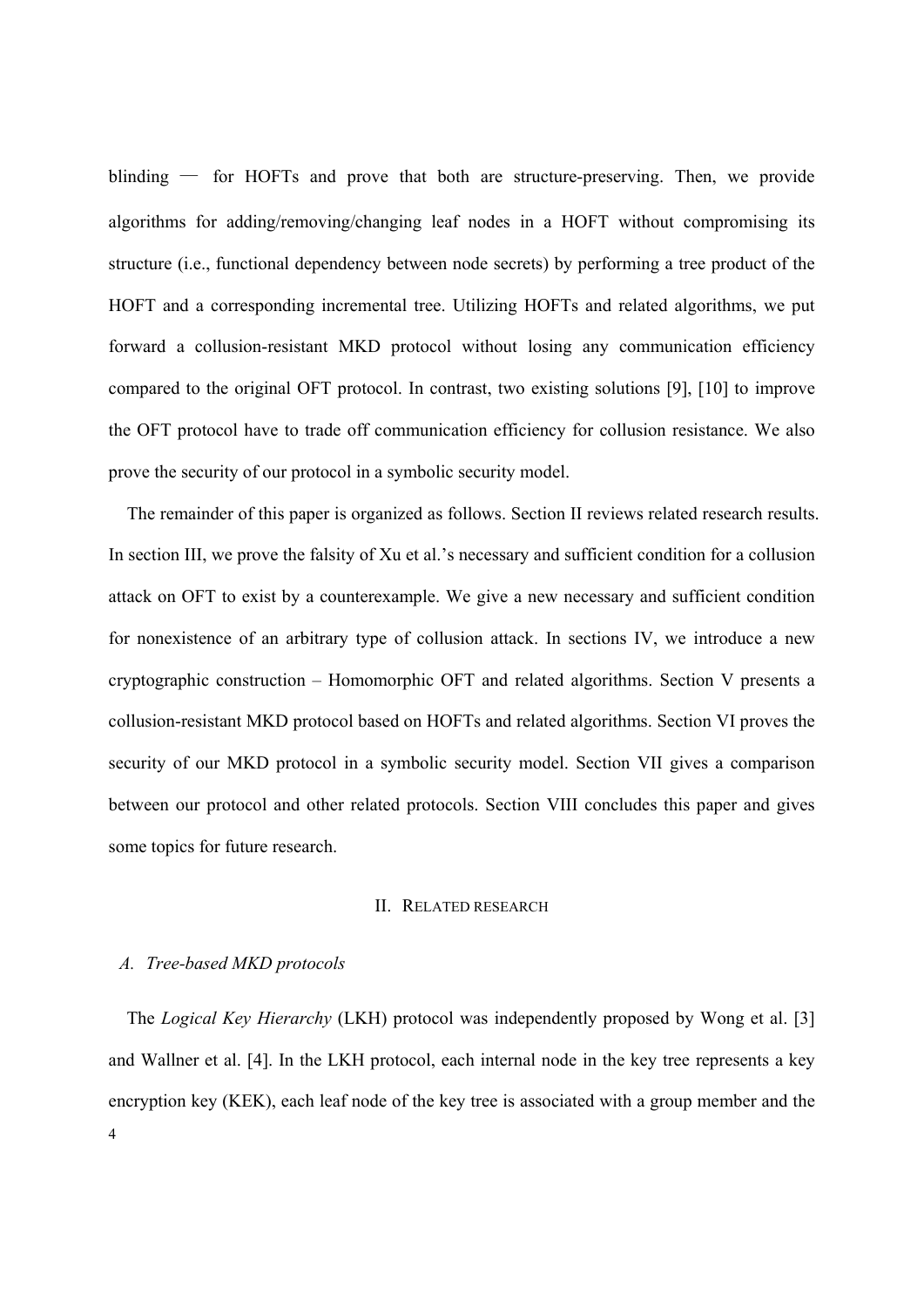root node represents the group key. A key associated with the internal node is shared by all members associated with its descendant leaf nodes. Every member is assigned to the keys along the path from its leaf to the root. When a member leaves the group, all the keys that the member knows should be changed. The key server generates new keys to replace those keys and sends the newly-generated keys encrypted with keys that the departing member does not have access to. If *n* represents the current number of members in a group and we consider a full and balanced binary tree, leave rekeying using LKH requires at least  $2\log_2 n$  key encryptions and transmission by the key server. When a member joins, the key server creates a leaf node for it, and changes all the keys from this leaf node to the root. In addition to sending the newly-generated keys encrypted with the new member's leaf node key, the key server sends each new internal node key encrypted under the key it is replacing, to the other members. Join rekeying using LKH requires encryptions and transmission of  $2\log_2 n$  keys by key server.

The OFT protocol was proposed by Sherman, Balenson and McGrew [5],[7]. Each internal node *i* of a key tree is associated with a node secret *xi*, a blinded node secret *yi* and a node key *Ki*. Let  $x_{2i}$  and  $x_{2i+1}$  denote the left child and right child of  $x_i$ , respectively. The node secret of the root node is the group key. There exist two different pseudorandom functions *f* and *g*. The function *f* is used to compute a corresponding blinded node secret from a node secret, i.e.,  $y_i = f(x_i)$ ; The function *g* is used to compute a corresponding node key from a node secret, i.e.,  $K_i = g(x_i)$ . A node key rather than a node secret is used as a key encryption key (KEK) in a rekeying message. Unlike in the LKH protocol, the key server does not send each member those node secrets along the path from its associated leaf node to the root. Instead, it supplies each member with the blinded node secrets associated with the siblings of the nodes in its path to the root. Each member uses these blinded node secrets and its leaf node secret to compute the other node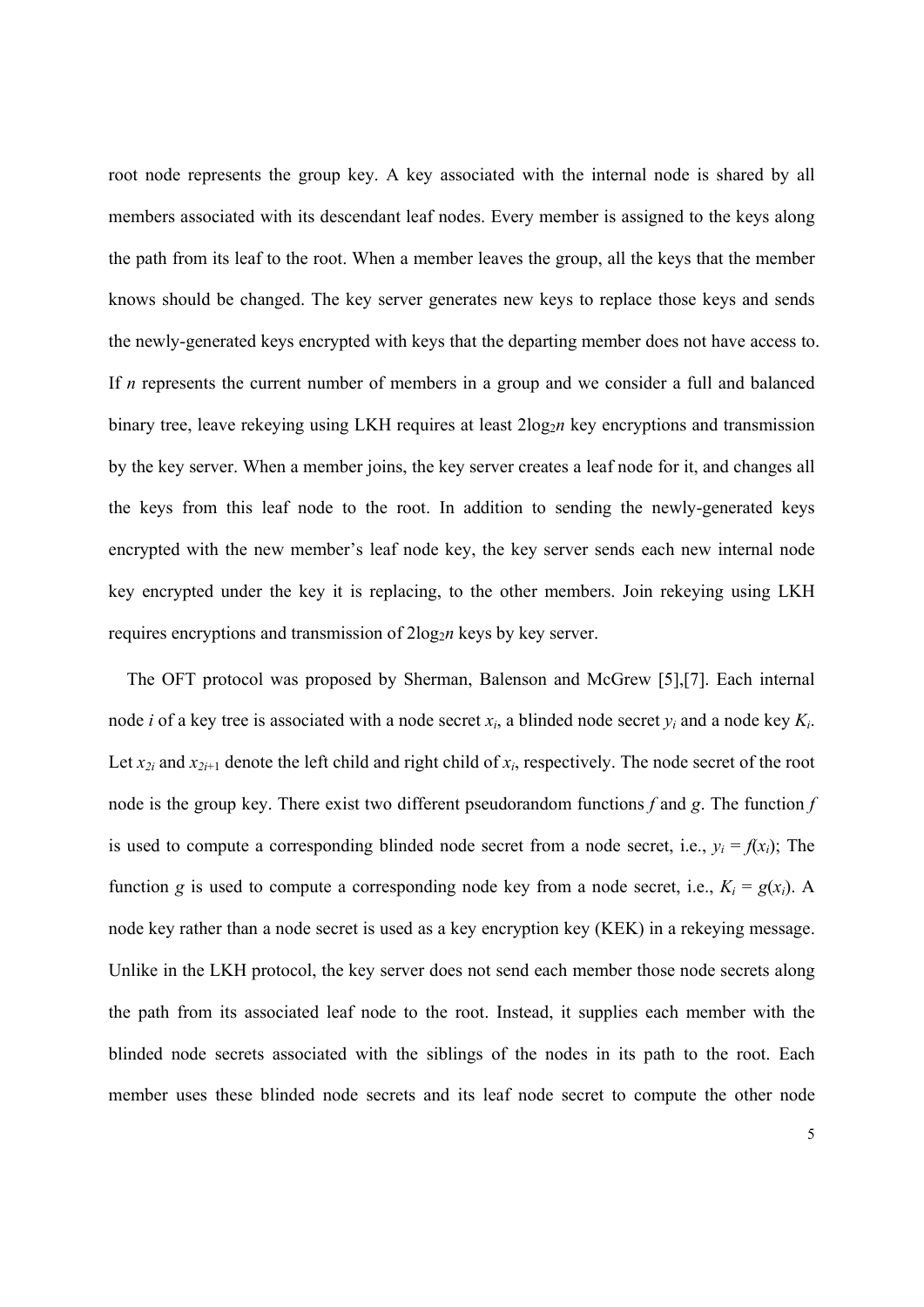secrets in its path to the root according to a functional relationship as below. A one-way function key tree is computed in a bottom-up manner using the pseudorandom functions *f* and a bitwise exclusive-or operation denoted by  $\Theta$ . Specifically, each internal node secret  $x_i$  is computed by exclusive-oring  $y_{2i}$  with  $y_{2i+1}$ , i.e.,  $x_i = y_{2i} \oplus y_{2i+1}$ . When a new member joins/leaves the group, all the node secrets in its path to the root must change (and therefore the corresponding blinded node secrets along this path also change). The key server sends the joining member the blinded node secrets it is entitled to, after encrypting them with this member's leaf node key. In addition, the key server encrypts each of those changed blinded node secrets under the corresponding sibling's node key, and sends them to old group members in the case of join rekeying or remaining members in the case of leave rekeying. Consider a full and balanced OFT with *n* members (after the join/leave). The key server needs to encrypt and send  $2\log_2 n$  blinded node secrets when a member joins. It needs to encrypt and send log<sub>2</sub>*n* blinded node secrets when a member leaves.

#### *B. Collusion attacks on the OFT protocol*





The functional dependency relationship among the node secrets in a one-way function tree allows leave rekeying using OFT to save half of communication cost as compared to that using LKH. However, the same relationship also renders it vulnerable to collusion attacks.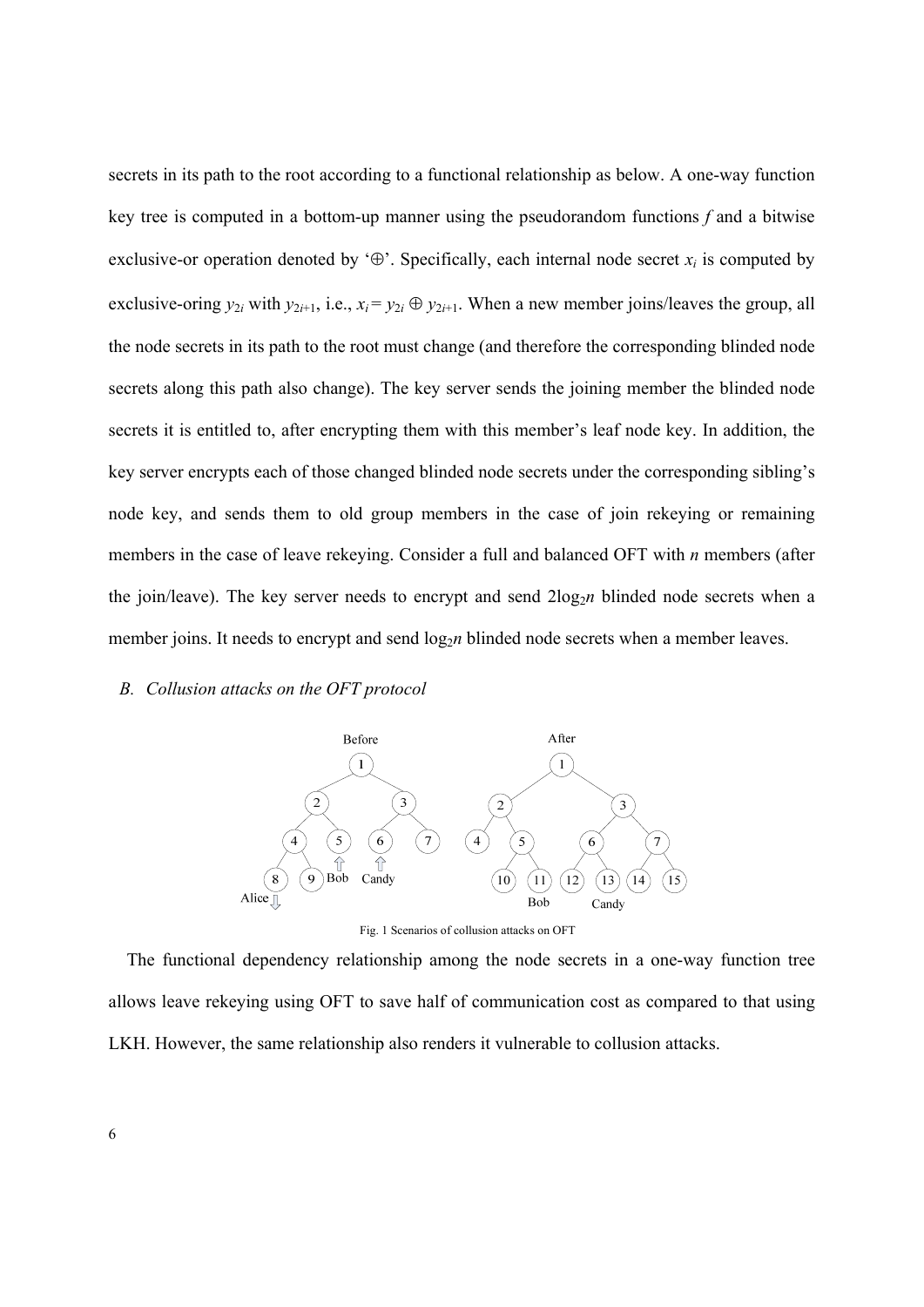The first collusion attack on the OFT protocol attributes to Horng [8]. Referring to Figure 1, suppose that Alice, associated with node 8, leaves at time  $t_A$ , and later Candy joins the group at time  $t_c$  and is associated with node 13 (ignore Bob's joining for the time being). We use  $x_{a}$  to denote the node secret associated with node  $i$  in the time interval between  $t_A$  and  $t_C$ . Suppose that there are no changes in group membership between time  $t_A$  and  $t_C$ . Since after the eviction of Alice,  $x_3$  is not changed until Candy joins, Alice holds its blinded version  $y_{3[t_4,t_6]}$ . Since  $x_2$  is changed when Alice leaves, and then remains unchanged at least until Candy joins, Candy receives its blinded version  $y_{2[t_A,t_C]}$  at the time of joining. Collectively knowing  $y_{2[t_A,t_C]}$  and  $y_{3[t_A,t_C]}$ , Alice and Candy can collude to obtain the group key in the time interval  $[t_A, t_C]$  by computing  $x_1$   $x_2$   $x_3$   $y_4$   $y_5$   $y_6$   $y_7$   $y_7$   $y_8$   $y_9$   $y_9$   $y_1$   $y_2$   $y_3$   $y_4$   $y_7$   $y_8$   $y_9$   $y_9$   $y_9$   $y_9$   $y_9$   $y_9$   $y_9$   $y_9$   $y_9$   $y_9$   $y_9$   $y_9$   $y_9$   $y_9$   $y_9$   $y_9$   $y_9$   $y_9$  forward secrecy against Alice but also group backward secrecy against Candy. Horng thus proposed two necessary conditions for a collusion attack to exist: (1) the two colluding nodes must be evicted and join at different subtree of the root; (2) no key update happens between time  $t_A$  and  $t_C$ . Later, Ku and Chen [9] showed that neither of these two conditions is necessary by proposing two new kinds of collusion attacks. Referring to Figure 1 again, the first kind of collusion attack can be described as follows. Suppose that Alice leaves at time  $t_A$ , and later Bob joins the group at time  $t_B$  and is associated with node 11. Also suppose that there are no changes in group membership between time  $t_A$  and  $t_B$ . For the same reason as above, Alice and Bob can collude to compute  $x_{2[t_i,t_n]}$ . Since  $x_3$  remains unchanged during the time interval  $[t_A, t_B]$ , Alice and Bob both hold its blinded version  $y_{3[t_1,t_2]}$ . Therefore, both can further compute the group key  $x_{\prod_{l} t_A, t_B}$  by  $x_{\prod_{l} t_A, t_B]} = f(x_{\prod_{l} t_A, t_B]} \oplus y_{\prod_{l} t_A, t_B]}$ . This attack refutes Horng's necessary condition (1). The second kind of collusion attack given by them is described as follows. Suppose that Alice leaves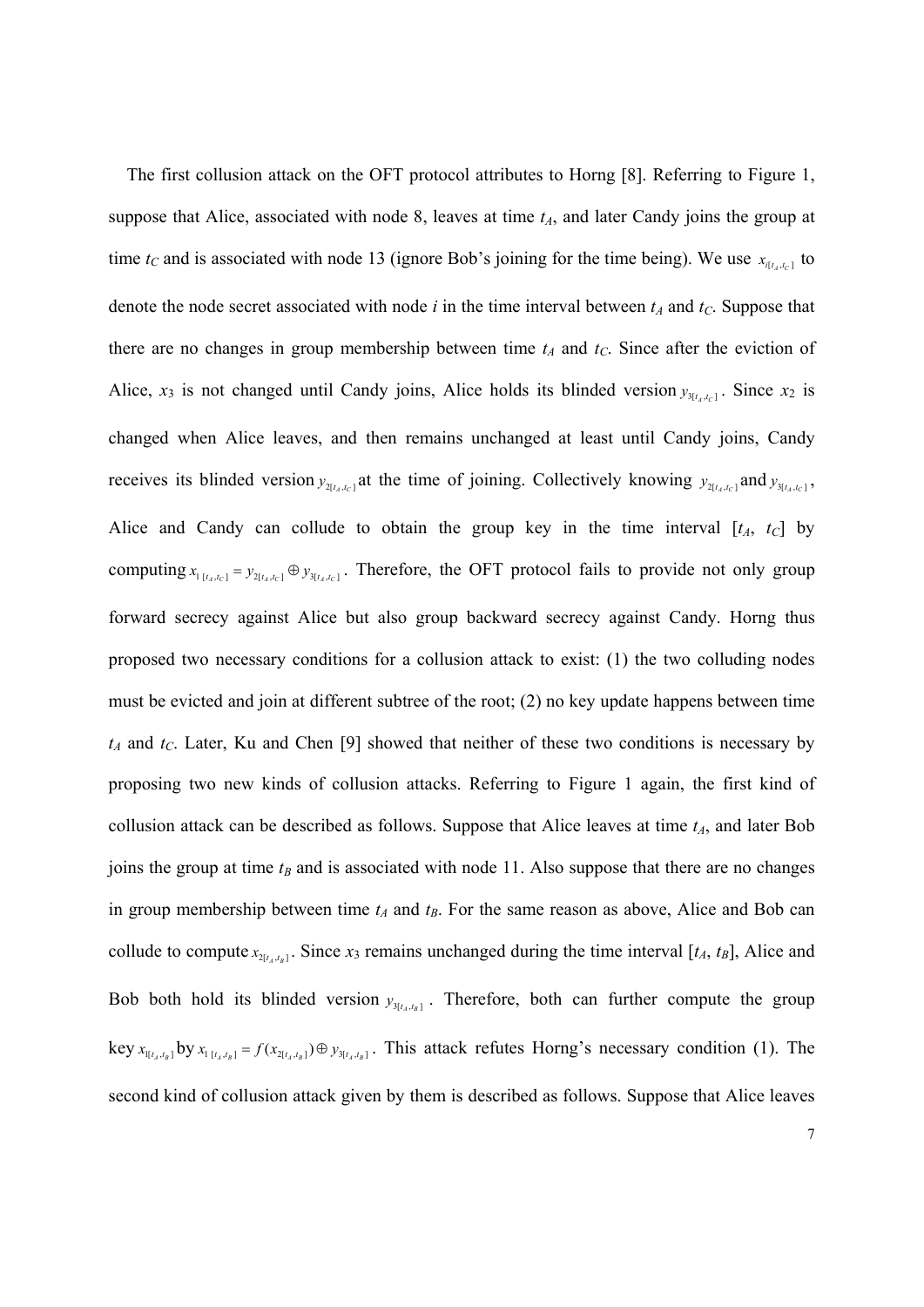at time  $t_A$ , later Bob joins the group at time  $t_B$ , and Candy joins the group last at time  $t_C$ . We also assume that there are no changes in group membership not only between time  $t_A$  and  $t_B$ , but also between time  $t_B$  and  $t_C$ . After the eviction of Alice,  $x_3$  is not changed until Candy joins the group. Therefore, Alice holds its blinded version  $y_{3[t_i,t_{ci}]}$  even after her eviction. Since  $x_2$  is changed when Bob joins the group, and then remains unchanged at least until Candy joins the group, Candy receives its blinded version  $y_{2[t_B,t_C]}$  at the time of joining. Collectively knowing  $y_{3[t_A,t_C]}$  and  $y_{2[t_B,t_C]}$ , Alice and Candy can collude to compute the group key  $x_{\mu_{t_s,t_c}}$  (note that  $[t_s,t_c] \subset [t_s,t_c]$ ). This attack refutes Horng's necessary condition (2).

# *C. Improvements on the OFT protocol*

When a new member joins, it will be supplied with the blinded node secrets that were once used to compute the past group key. On the other hand, when a member leaves, it brings out the blinded node secrets that may be used to compute the future group key. It is thus possible for a pair of evicted member and joining member to combine their knowledge together to compute a valid group key between the time of eviction and that of joining. Therefore, it becomes reasonable to devise a solution to prevent collusion attacks either by preventing a departing member from bringing out any blinded node secrets that contain any information about the future group key or by supplying joining member with blinded node secrets that contain no information about the past group key. Each of the following two improvements on the OFT protocol is just aiming at one aspect to achieve collusion-resistance.

Ku and Chen improve the OFT protocol by changing all the keys known by a departing member. That is to say, when a member leaves, not only all the node secrets in its path to the root, but also all the blinded node secrets associated with the siblings of those nodes in that path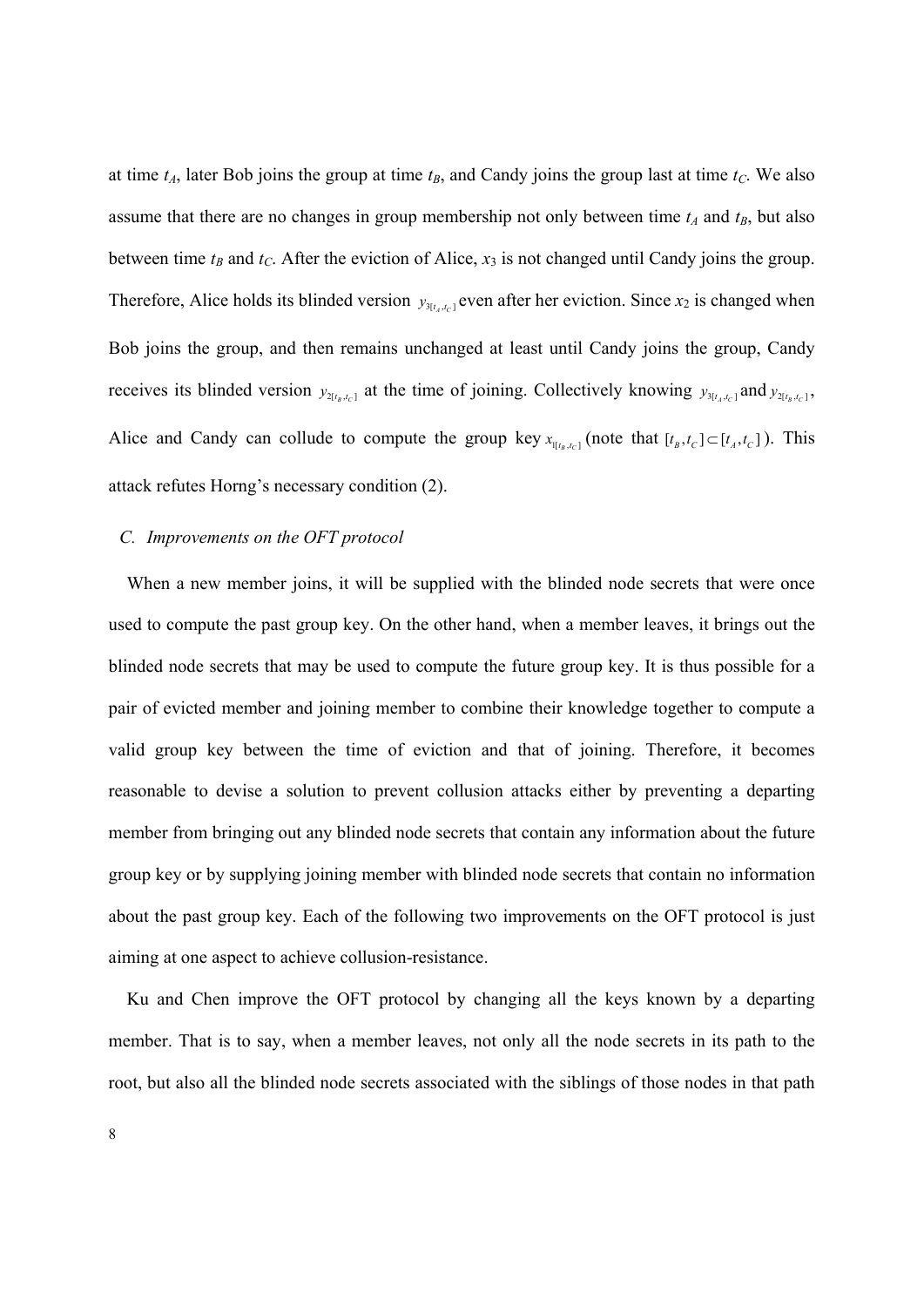must be changed. The additional updates of node secrets increase the broadcast size by  $(\log_2 n)^2$ keys. The key server needs to encrypt and send  $(log_{2}n)^{2} + log_{2}n + 1$  keys in total.

Xu et al. [10] observed that collusion between an evicted member and a joining member is not always possible and its success depends on a temporal relationship between them. It is not necessary to always change additional blinded node secrets as above unless a collusion attack is indeed possible. They proposed a stateful approach in which the key server tracks all evicted members and records all the knowledge held by them. Every time a new member joins, the key server checks against that knowledge to decide whether this joining member could have a successful collusion with any previous evicted member. For that purpose, their protocol has a storage requirement linear to the size of the key tree. The key server will not change additional blinded node secrets as Ku and Chen's protocol until a successful collusion is detected. Therefore it has a communication overhead lower than Ku and Chen's protocol, but still bigger than the original OFT protocol.

In their paper [10], Xu et al. put forward three propositions to support the correctness and security of their protocol. They first consider a generic collusion attack on the OFT protocol (depicted in Figure 2, and notice that this figure actually combines two different key trees respectively at  $t_A$  and  $t_C$ ). Before introducing their propositions, let us get familiar with some notations to be used. Suppose that *A* leaves at time  $t_A$  and *C* joins at a later time  $t_C$ . Let *B*, *D*, *E*, and *F* respectively denote the subtrees rooted at nodes *L*, *R*, *R'*, and *R''*. Let  $t_{DMIN}$ ,  $t_{EMIN}$ , and  $t_{FMIN}$ denote the time of the first group key update after  $t_A$  that happens in  $D$ ,  $E$ , and  $F$ , respectively. Let  $t_{BMAX}$ ,  $t_{EMAX}$ , and  $t_{FMAX}$  denote the time of the last group key update before  $t_C$  that happens in *B*, *E*, and *F*, respectively.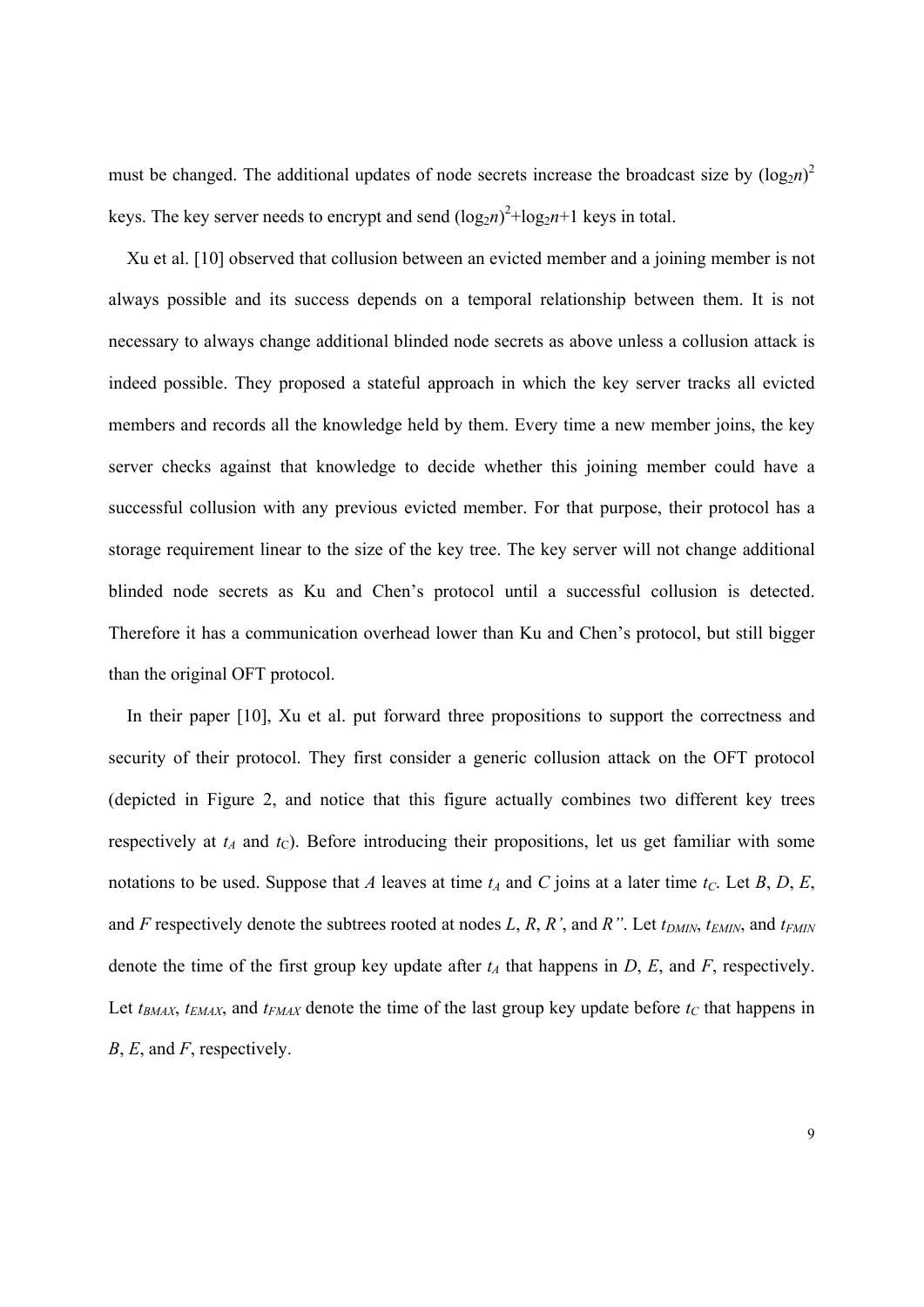

Fig. 2 A generic collusion attack on OFT

*Xu's proposition 1***:** *For the OFT protocol, referring to Figure 2, the only node secrets that can be computed by A and C when colluding are:*

- $x_I$  in the time interval  $[t_{BMAX}, t_{DMIN}],$
- $x_I$ <sup>*in*</sup> [*t<sub>BMAX</sub>*, *t<sub>DMIN</sub>*]∩([*t<sub>A</sub>*, *t<sub>EMIN</sub>*]∪[*t<sub>EMAX</sub>*, *t<sub>C</sub>*]),
- *xI" in* [*tBMAX*, *tDMIN*]∩([*tA*, *tEMIN*]∪[*tEMAX*, *tC*]) ∩([*tA*, *tFMIN*]∪[*tFMAX*, *tC*]) ,

*and so on, up to the root.* 

In fact, it is easy to verify that all kinds of collusion attacks presented in Section II-B are subsumed by this generic attack.

*Xu's proposition 2***:** *A pair of colluding members A and C cannot compute any node secret which they are not supposed to know by the OFT protocol, if one of the following conditions holds* 

- *A is removed after C joins.*
- *A and C both join.*
- *A and C are both removed.*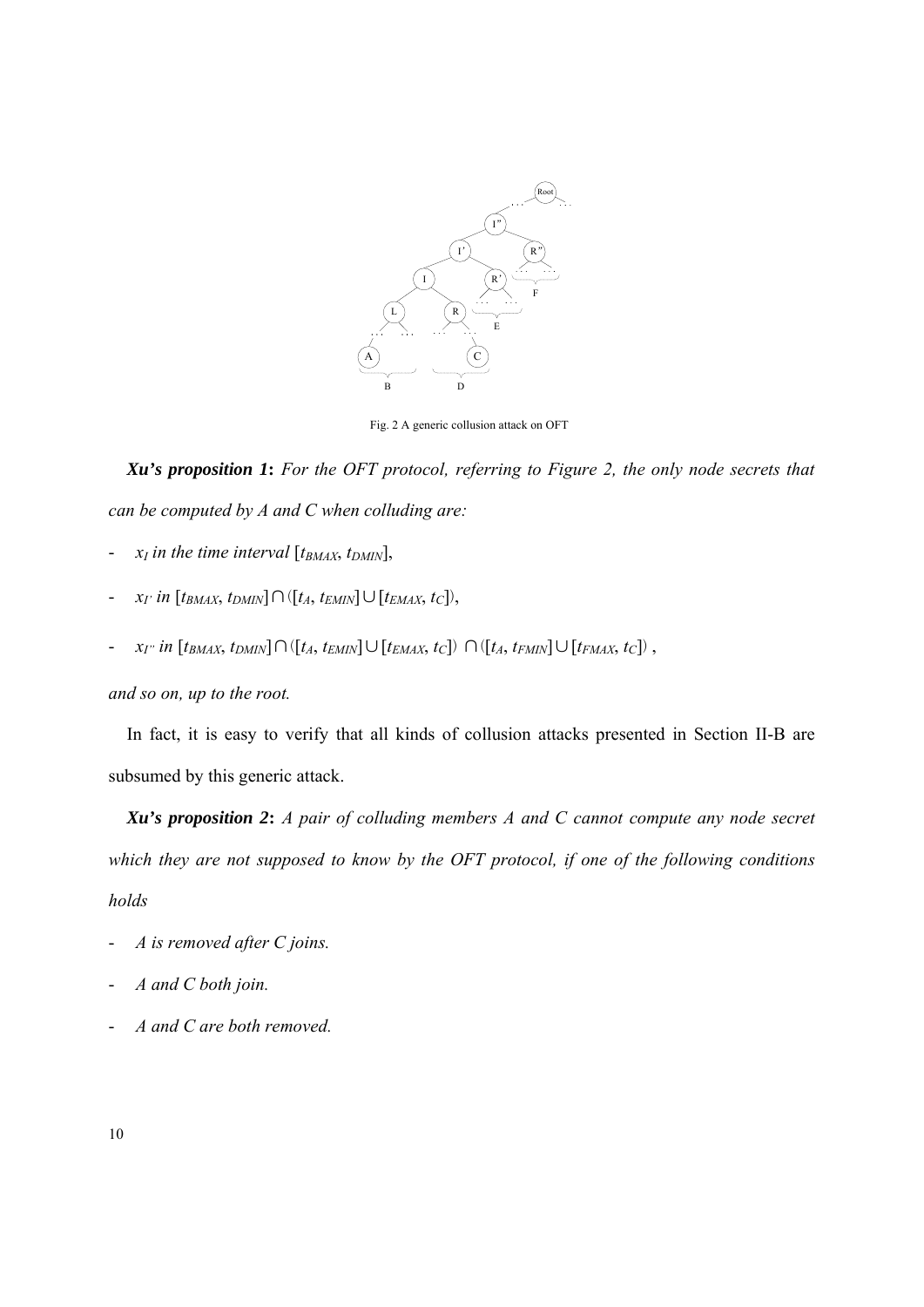This proposition confirms that the above generic collusion attack is the only pattern of twoparty collusion attack. The same authors also give the following sufficient and necessary condition for a collusion attack to exist.

*Xu's proposition 3***:** *For the OFT protocol, an arbitrary collection of removed members and joining members can collude to compute some node secret not already known, if and only if the same node secret can be computed by a pair of members in the collection.*

Unfortunately, in their proof of this proposition, the authors claim that to compute a node secret not already known, the set of colluding members must already know both child blinded node secrets of it. This claim is wrong, since the colluding members may not know those child blinded node secrets at first, but can collude to compute them.

## III. A NEW NECESSARY AND SUFFICIENT CONDITION

In this section, we first present an interesting counterexample that refutes the necessity of Xu's proposition 3, and then propose a new necessary and sufficient condition for the nonexistence of an arbitrary type of collusion attack on the OFT protocol. At last, we reveal that for OFT-based protocols, security against collusion attacks follows from security against collusion between an arbitrary pair of evicted member and later-joining member.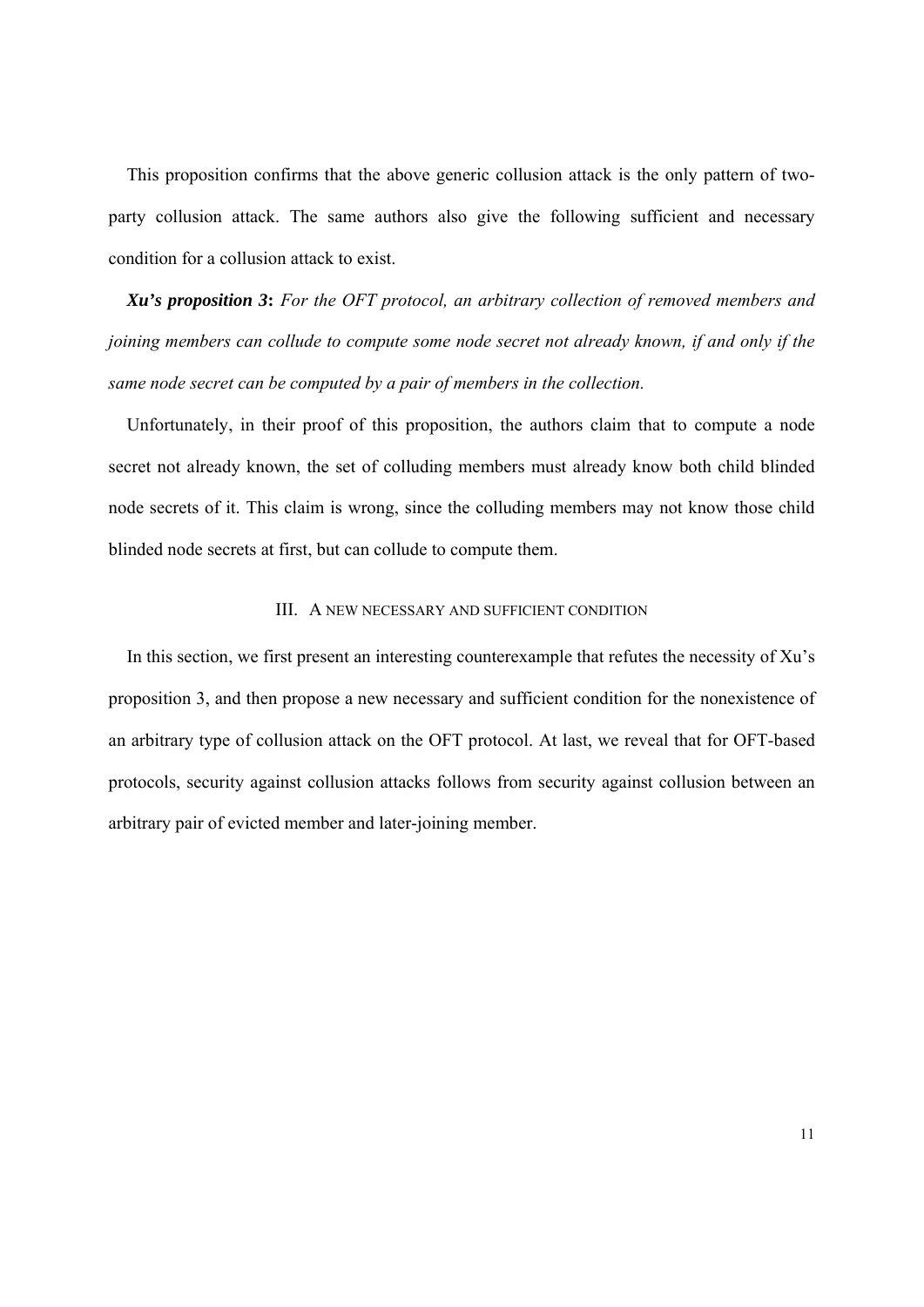#### *A. A counterexample*



Fig. 3 A counterexample against Xu's proposition 3

We consider a collusion scenario depicted in Figure 3 (notice that this figure actually combines multiple key trees respectively at different time  $t_i$  ( $i = 1, ..., 7$ )). Suppose that Alice (*A*) and Colin  $(C)$  leave the group at time  $t_1$  and  $t_2$ , respectively, and Dean  $(D)$  and Bob  $(B)$  join the group at time  $t_7$  and  $t_8$ , respectively. It is assumed that the chronological order of  $t_1, t_2, \ldots$ , and  $t_8$ corresponds with the numerical order of their subscripts. Let *α*, *β*, *γ*, *δ*, *μ*, and *ν* denote the subtrees rooted at node 4, 5, 6, 7, 2, and 3, respectively. In addition to the above changes in group membership, there are changes at time  $t_3$ ,  $t_4$ ,  $t_5$ , and  $t_6$ , which happened in  $\alpha$ ,  $\gamma$ ,  $\delta$ , and  $\beta$ , respectively. Let  $t_{a_{MAX}}^X$  denote the time of the last group key update before X joins the group that happens in  $\alpha$ . Let  $t_{\text{pump}}^Y$  denote the time of the first group key update after *Y* leaves the group that happens in  $\beta$ . Recall that  $x_v$  denotes the node secret associated with node *v* and  $y_v$  denotes the blinded version of it. Moreover,  $x_{v}[t_1, t_2]$  denotes the value of node secret  $x_v$  in the time interval  $[t_1, t_2]$ *t*2].

12 According to Xu's proposition 1, Alice and Bob can collude to compute  $x_2$  in the time interval  $[t_{\alpha_{MAX}}^B, t_{\beta_{MIN}}^A]$ , i.e.,  $x_{2[t_3,t_6]}$ ; Colin and Dean can collude to compute  $x_3$  in the time interval  $[t_{\gamma_{MAX}}^D, t_{\delta_{MIN}}^C]$ , i.e.,  $x_{3[t_4,t_5]}$ . Thus, collectively knowing  $x_{2[t_3,t_6]}$  and  $x_{3[t_4,t_5]}$ , Alice, Bob, Colin and Dean can collude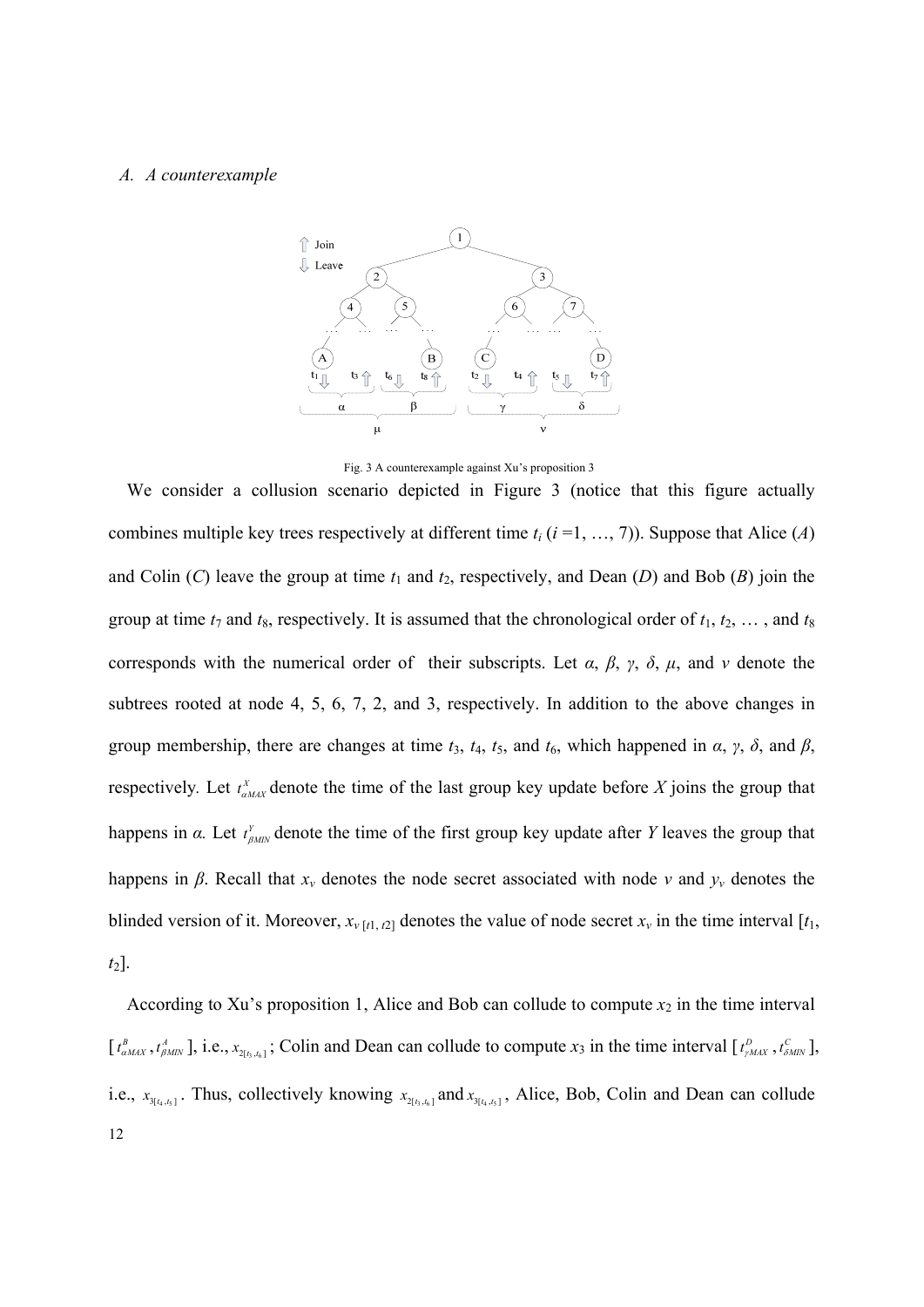to compute  $x_{\text{max}}$ . However, we shall show that each pair of evicted member and joining member cannot collude to compute  $x_{\text{tr}_{4, t_{5}}}$ .

According to Xu's proposition 1, all the node secrets that can be computed by Alice and Bob when colluding are:

 $- x_2$  in the time interval  $[t_{\alpha MAX}^B, t_{\beta MIN}^A]$ , i.e.,  $x_{2[t_3,t_6]}$ ,

-  $x_1$  in the time interval  $[t_{\alpha MAX}^B, t_{\beta MIX}^A] \cap ([t_1, t_{\gamma MIX}^A] \cup [t_{\gamma MAX}^B, t_8])$ , but evaluation of this formula results in [*t*3, *t*6] ∩([*t*1,*t*2]∪[*t*7,*t*8])= φ.

Thus, Alice and Bob cannot collude to compute  $x_{\text{max}}$ . By the same argument, we can prove that for the rest of eviction-joining scenarios, i.e., the collusion between Colin and Dean, that between Alice and Dean, or that between Colin and Bob,  $x_{\text{max}}$  cannot be computed either. This counterexample thus falsifies the necessity of Xu's proposition 3.

#### *B. A new necessary and sufficient condition*

For OFT-based protocols, the functional dependency between node secrets follows an important result concerning collusion attacks as follows.

*Theorem 1: For a One-way Function Tree X with n legitimate members*, *an arbitrary collection of k (2*≤*k*≤*n) parties cannot collude to compute any node secret not already known* (*including the group key*)*, if and only if an arbitrary pair of parties cannot collude to compute any node secret not already known.*

Proof: For an arbitrary node secret  $x_i$  in a key tree X, we use  $x_{2i}$  and  $x_{2i+1}$  to denote its left child and right child respectively. The blinded version of  $x_i$  is denoted by  $y_i$ . The necessity is trivial. We prove sufficiency using induction over  $k$ . It is trivially true for  $k=2$ . Now suppose that it is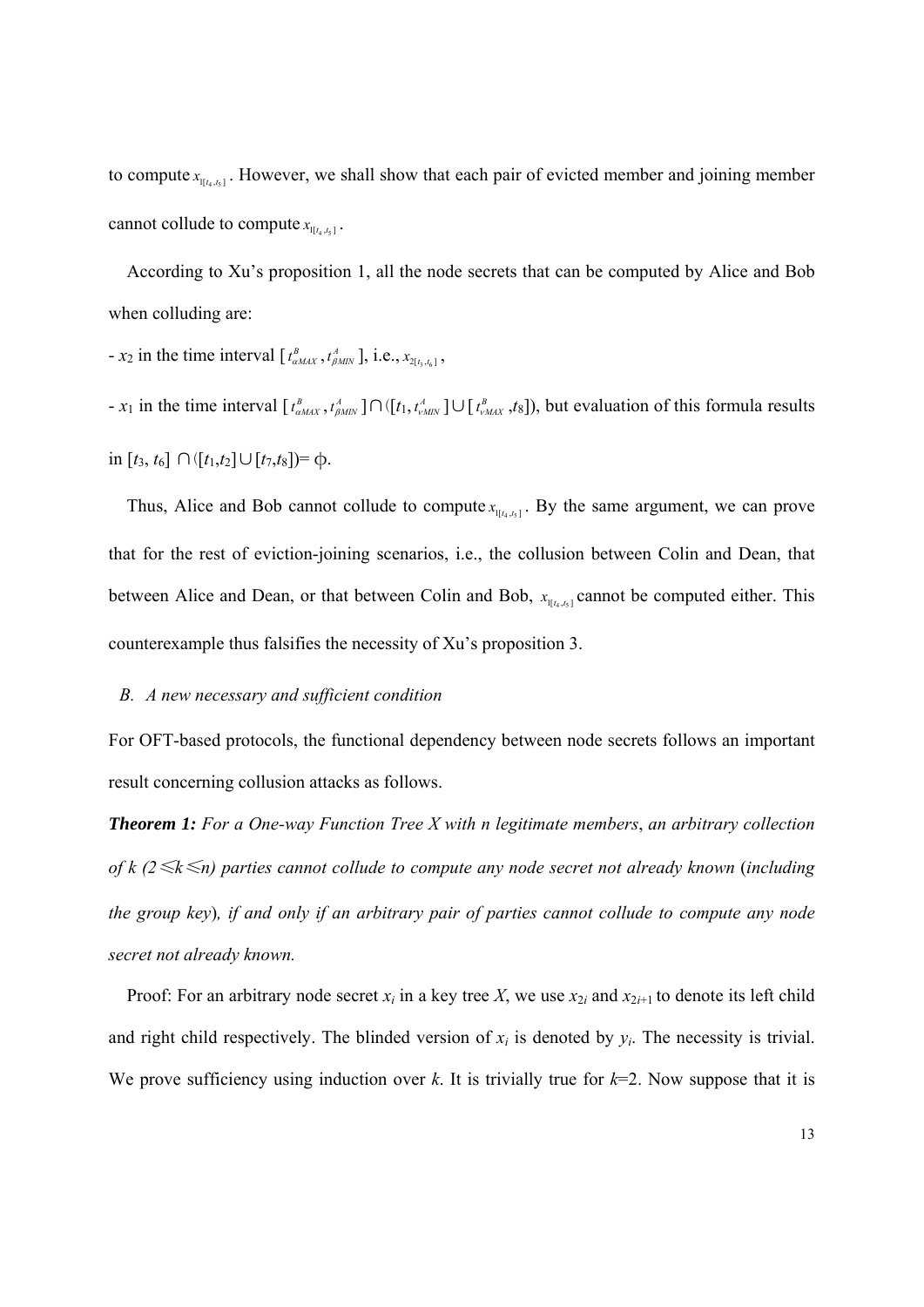true for any arbitrary  $k \le m$  ( $m \le n$ ), we prove it is true for  $k=m$  by contradiction. Suppose that there exists a key tree *X*0 and a group of *m* parties (denoted by *S*) who can collude to compute a node secret  $x_{i[a,b]}$  not already known, we divide *S* into an arbitrary sub-group *S'* of size *m*-1 and a remaining party *mi*. According to the inductive hypothesis, an arbitrary collection of parties in *S'* cannot collude to compute any node secret not already known (including  $x_{i[a,b]}$ ). On the other hand,  $x_{i[a,b]}$  is unknown to  $m_i$  itself since  $x_{i[a,b]}$  is unknown to the group *S* (including  $m_i$ ). In this case, the only possible way for parties in *S* to produce a new node secret  $x_{i[a,b]}$  on the one-way function tree  $X_0$  is that some party  $m_i$ <sup>'</sup> in *S*' already knows  $x_{2i[c,d]}$  ([a,b] $\subseteq$ [c,d]) (or  $x_{2i+1[e,f]}$  $([a,b] \subseteq [e,f])$  and  $m_i$  already knows  $x_{2i+1[e,f]}([a,b] \subseteq [e,f])$  (or  $x_{2i[c,d]}([a,b] \subseteq [c,d]))$  such that they can collude to compute  $x_{i[a,b]} = f(x_{2i[c,d]}) \oplus f(x_{2i+1[e,f]})$ . But that is a contradiction to the initial assumption that an arbitrary pair of parties cannot collude to compute any node secret not already known.

According to Theorem 1, preventing an arbitrary collusion attack on an OFT-based protocol (Notice that here we mean preventing any collection of parties from colluding to compute any not-already-known node secret on an OFT tree) is reduced to preventing collusion between an arbitrary pair of parties. Furthermore, Xu's proposition 2 confirms that the latter can be reduced to preventing collusion between an arbitrary pair of evicted member and later-joining member. Thus, if one is interested in analyzing the security of an OFT-based protocol against collusion attacks, it suffices to prove it secure against collusion between an arbitrary pair of evicted member and later-joining member only; immunity to an arbitrary collusion attack follows from this automatically! Thus, we have the following theorem.

14 *Theorem 2: An OFT-based protocol is secure against collusion attacks if it is secure against collusion between an arbitrary pair of evicted member and later-joining member.*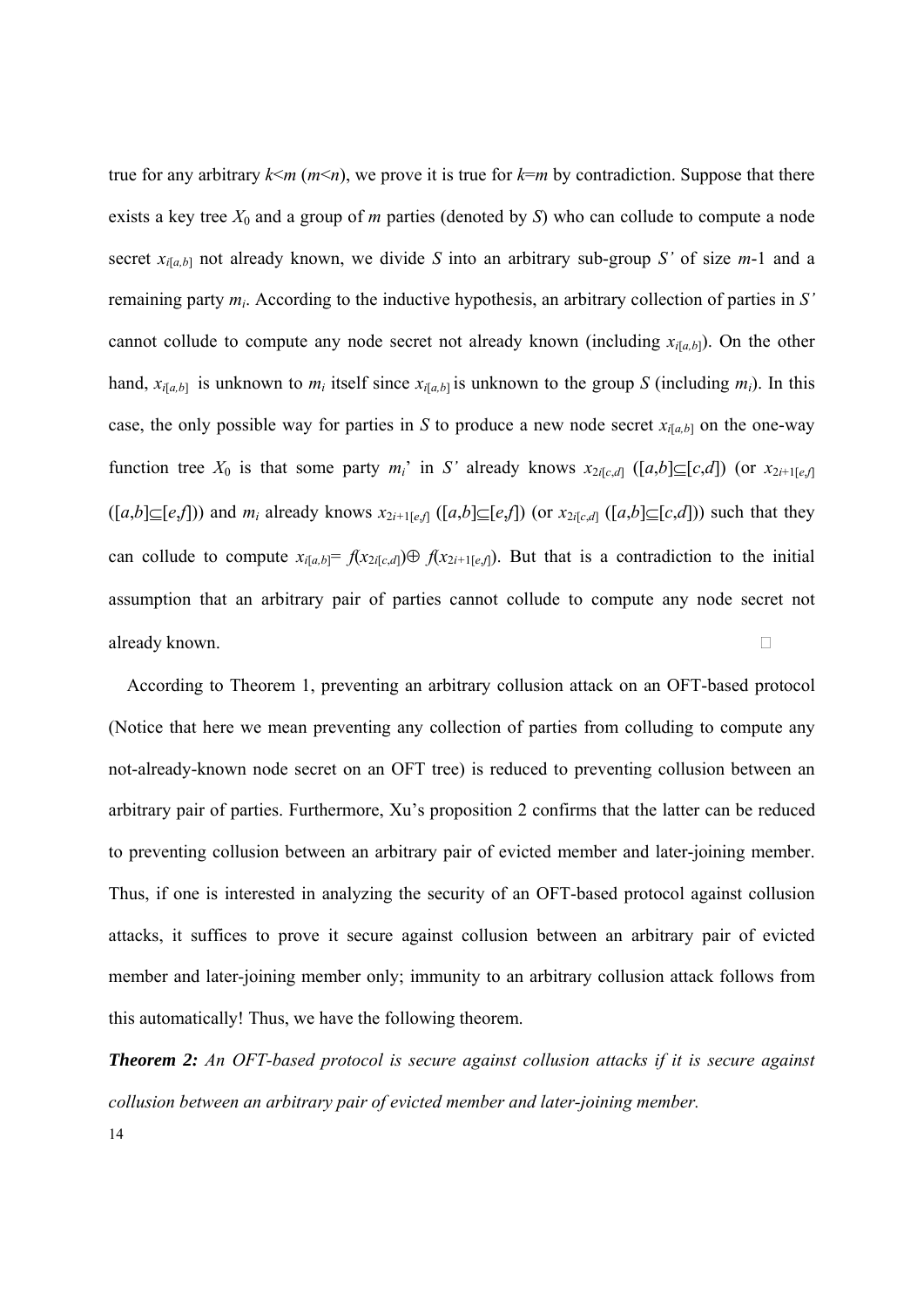As we discussed in Section II-C, both Ku and Chen's improvement on OFT protocol and Xu's are meant to prevent collusion between an arbitrary pair of evicted member and later-joining member. It is easy to prove that both are secure against this type of collusion attack using Xu's proposition 1.

#### IV. HOMOMORPHIC ONE-WAY FUNCTION TREES

#### *A. Definition*

Before we give the definition of a homomorphic one-way function tree, let's review some basic mathematical concepts. A group *G* with its operation "\*" is denoted by  $(G, *)$ . Given two groups  $(G, *)$  and  $(H, \cdot)$ , a *group homomorphism* from  $(G, *)$  to  $(H, \cdot)$  is a function  $f: G \to H$ such that for all *u* and *v* in *G*, it holds that  $f(u*v) = f(u) \cdot f(v)$ . One can easily deduce that a group homomorphism f maps the identity element  $e_G$  of G to the identity element  $e_H$  of H, and maps inverses to inverses in the sense of  $f(u^{-1}) = f(u)^{-1}$ . According to this definition, the *Rabin function* [11] and the *RSA function* [12] are both homomorphic.

Since all nodes in an OFT are homogeneous (i.e., cryptographic keys), we choose to use selfhomomorphism that maps an Abelian group *G* to *G*. If every node secret in an OFT *X* is an element of an Abelian group *G*, we say *X is defined over G*.

*Definition 1 Homomorphic OFT* — A *homomorphic OFT* (HOFT) over an Abelian group (*G*, ) is a binary key tree that is computed using a self-homomorphic OWF *f* and the multiplicative operation "\*" in a bottom-up manner as follows. For an arbitrary node secret  $x_i$  in a HOFT  $X$ , suppose that its left child and right child are denoted by  $x_{2i}$  and  $x_{2i+1}$  respectively, and we have  $x_i$  $= f(x_{2i}) * f(x_{2i+1}).$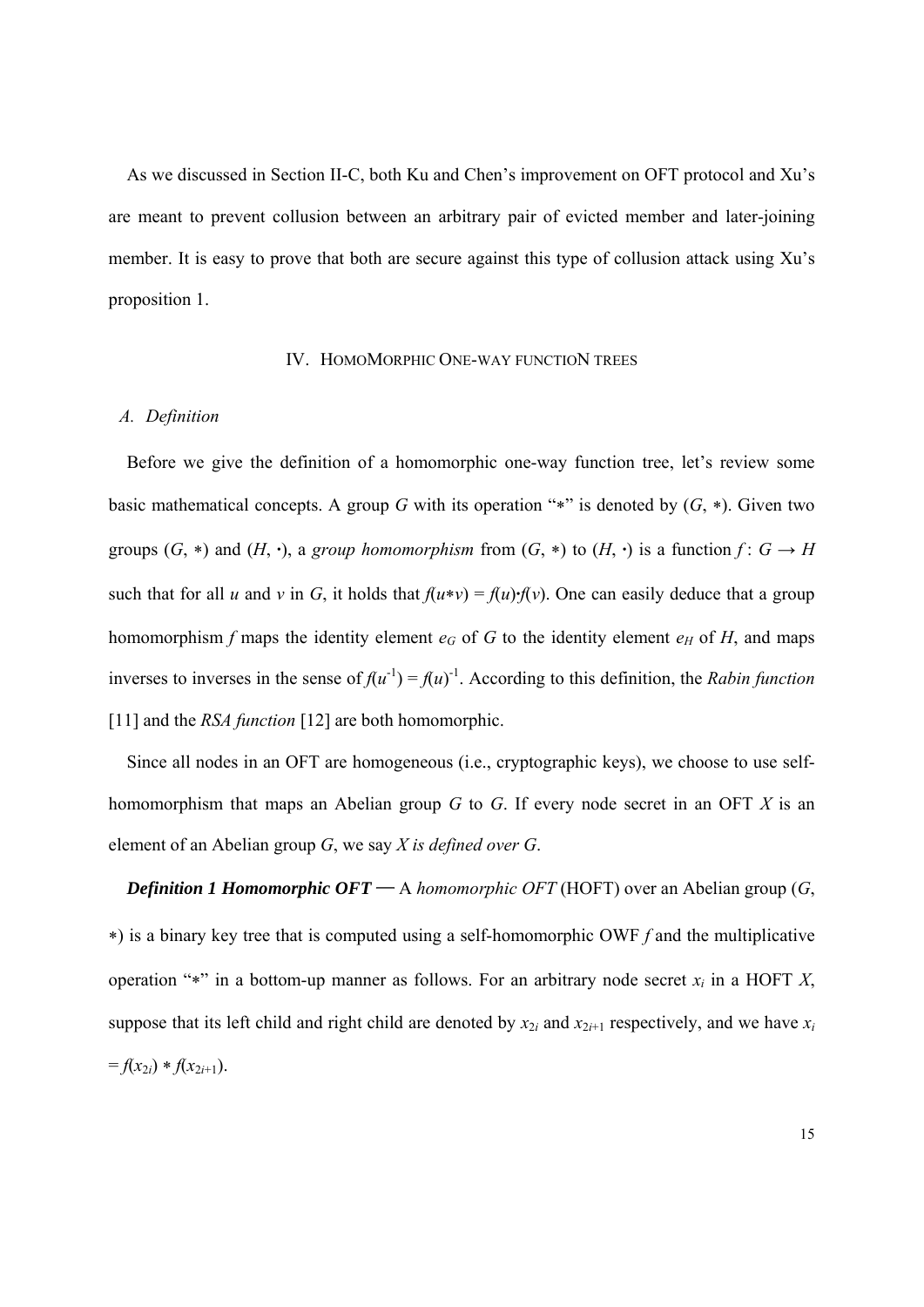#### *B. Two structure-preserving operations on HOFTs*





A binary operation (resp. unary operation) is said to be structure-preserving if the operation takes two HOFTs (resp. one HOFT) as inputs (resp. input) and outputs a HOFT. For convenience, we shall interchangeably use the same notation " $x_i$ " or " $y_i$ " to denote either a node itself or its associated node secret in Section IV.

*Definition 2 Tree product* — Given two arbitrary HOFTs  $X$  and  $Y$ , both defined over an Abelian group  $(G, *),$  if *X* and *Y* are isomorphic, a tree product of *X* and *Y*, denoted by  $X * Y$ , is computed by multiplying their corresponding node secrets (see Figure 4).

Note that although we use the same notation "\*" for both group operation and tree product, its meaning is context-evident.

*Theorem 3: Given two arbitrary isomorphic HOFTs X and Y, both defined over an Abelian group (G, \*), the result of a tree product X \* Y is also a HOFT.* 

Proof: Let *X* and *Y* are two arbitrary HOFTs defined over an Abelian  $(G, *)$ , and  $Z = X * Y$ . We prove *Z* is also a HOFT. For an arbitrary node secret  $z_i \in Z$ , we have

$$
z_i = x_i * y_i
$$
 (Definition 2)  
\n
$$
= (f(x_{2i}) * f(x_{2i+1})) * (f(y_{2i}) * f(y_{2i+1}))
$$
 (Definition 1)  
\n
$$
= (f(x_{2i}) * f(y_{2i})) * (f(x_{2i+1}) * f(y_{2i+1}))
$$
 ("\*" is commutative and associative)  
\n
$$
= f(x_{2i} * y_{2i}) * f(x_{2i+1} * y_{2i+1})
$$
 (f is homomorphic)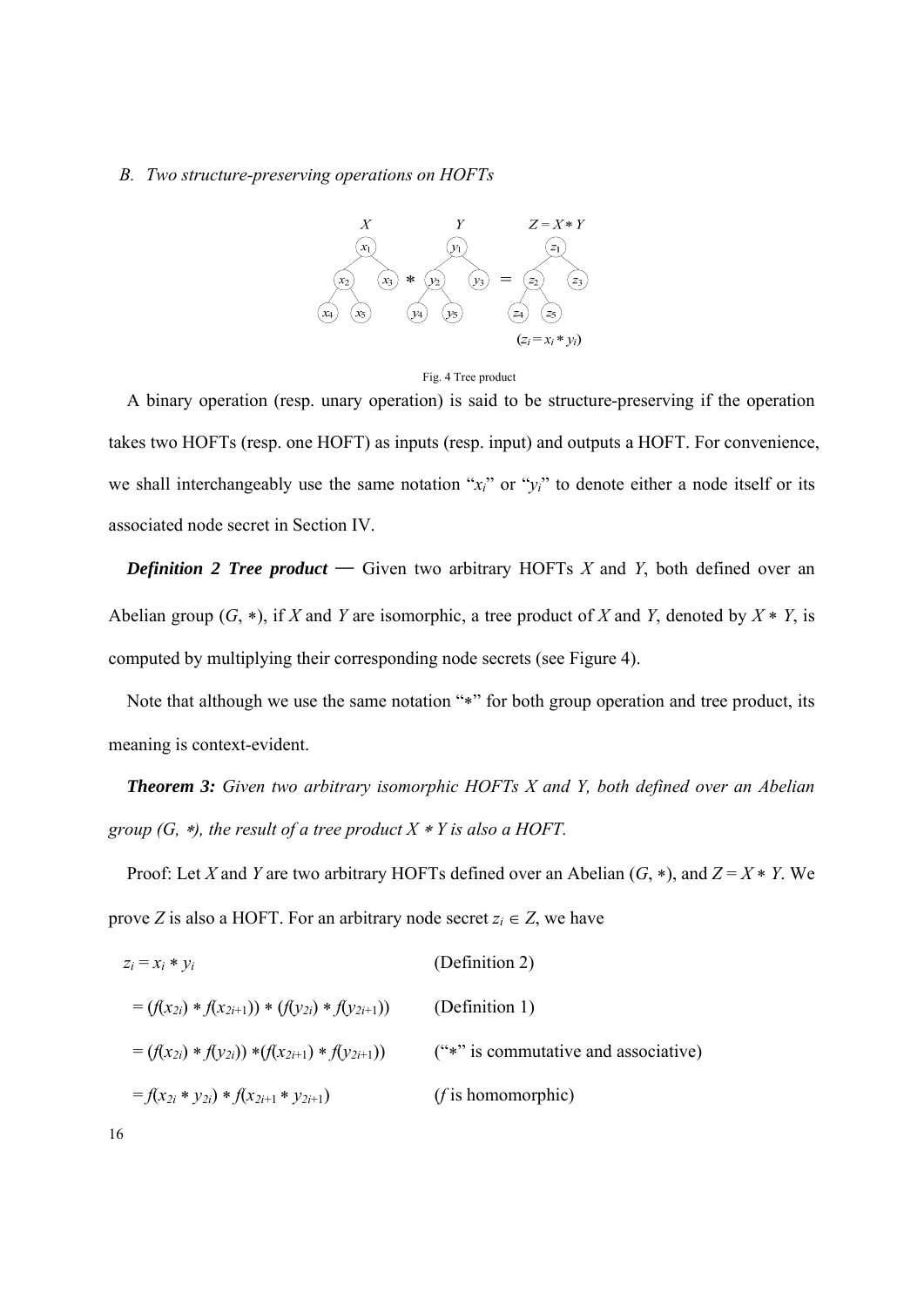$$
=f(z_{2i}) * f(z_{2i+1})
$$
 (Definition 2).

Thus, *Z* is a HOFT according to Definition 1.

It follows that tree product is *structure-preserving*.



Fig. 5 Tree blinding

*Definition 3 Tree blinding* — For an arbitrary HOFT *X* defined over an Abelian group  $(G, *)$ in conjunction with a homomorphic one-way function (HOWF) *f*, a *tree blinding* operation based on *f* maps *X* to another key tree *Y*, denoted by  $Y = f(X)$ . *Y* is computed by applying *f* to every node of *X* (see Figure 5). We call *Y* a *blinded tree* of *X*.

*Theorem 4: For an arbitrary HOFT X over (G, \*), the blinded tree of X, i.e.,*  $f(X)$  *is also a HOFT.*

Proof: Let *X* is an arbitrary HOFT and  $Y = f(X)$ . We prove *Y* is also a HOFT. For an arbitrary node secret  $y_i \in Y$ , we have

$$
y_i = f(x_i)
$$
  
\n
$$
= f(f(x_{2i}) * f(x_{2i+1}))
$$
 (X is a HOFT)  
\n
$$
= f(y_{2i} * y_{2i+1})
$$
 (Y = f(X))  
\n
$$
= f(y_{2i}) * f(y_{2i+1})
$$
 (f is homomorphic)

Thus, *Y* is a HOFT according to Definition 1.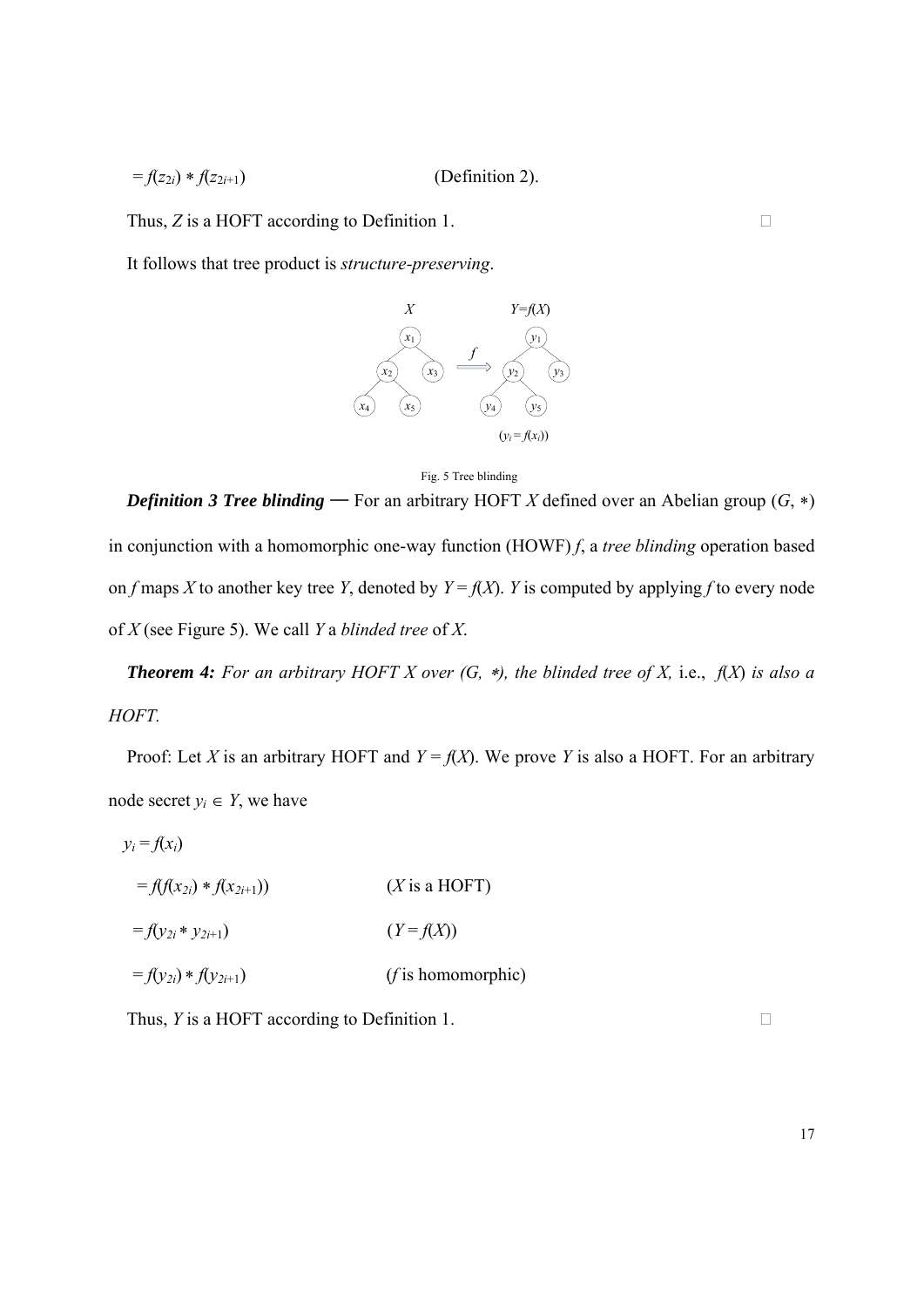It follows that tree blinding is also a structure-preserving operation. Due to one-wayness of *f*, tree blinding operation helps conceal information about each node secrets of a key tree without compromising its structure.

## *C. Algorithms for handling leaf nodes in HOFTs*

In tree-based MKD protocols, adding or removing members involves adding or removing corresponding leaf nodes in a key tree. In this section, we provide algorithms for handling (adding, removing, or changing) leaf nodes in a HOFT *X* without compromising its structure by performing a tree product of *X* and an *incremental tree* (or *incremental chain*). First of all, we introduce a concept called *Combined Ancestor Tree* that was proposed by Sherman and McGrew [5]. For a set of leaf nodes, the subtree consisting of all ancestors of those leaf nodes is called a *Combined Ancestor Tree* (CAT). Especially, an *ancestor chain* is an instance of a CAT that has one single leaf node. In below, we only discuss the general (complicate) case adding/removing/changing multiple leaf nodes in a HOFT. Algorithms for adding/removing/changing a single leaf node can be easily derived from those given here.

*1) Algorithm 1*— *adding multiple leaf nodes* 



Fig. 6 Normalization for multiple additions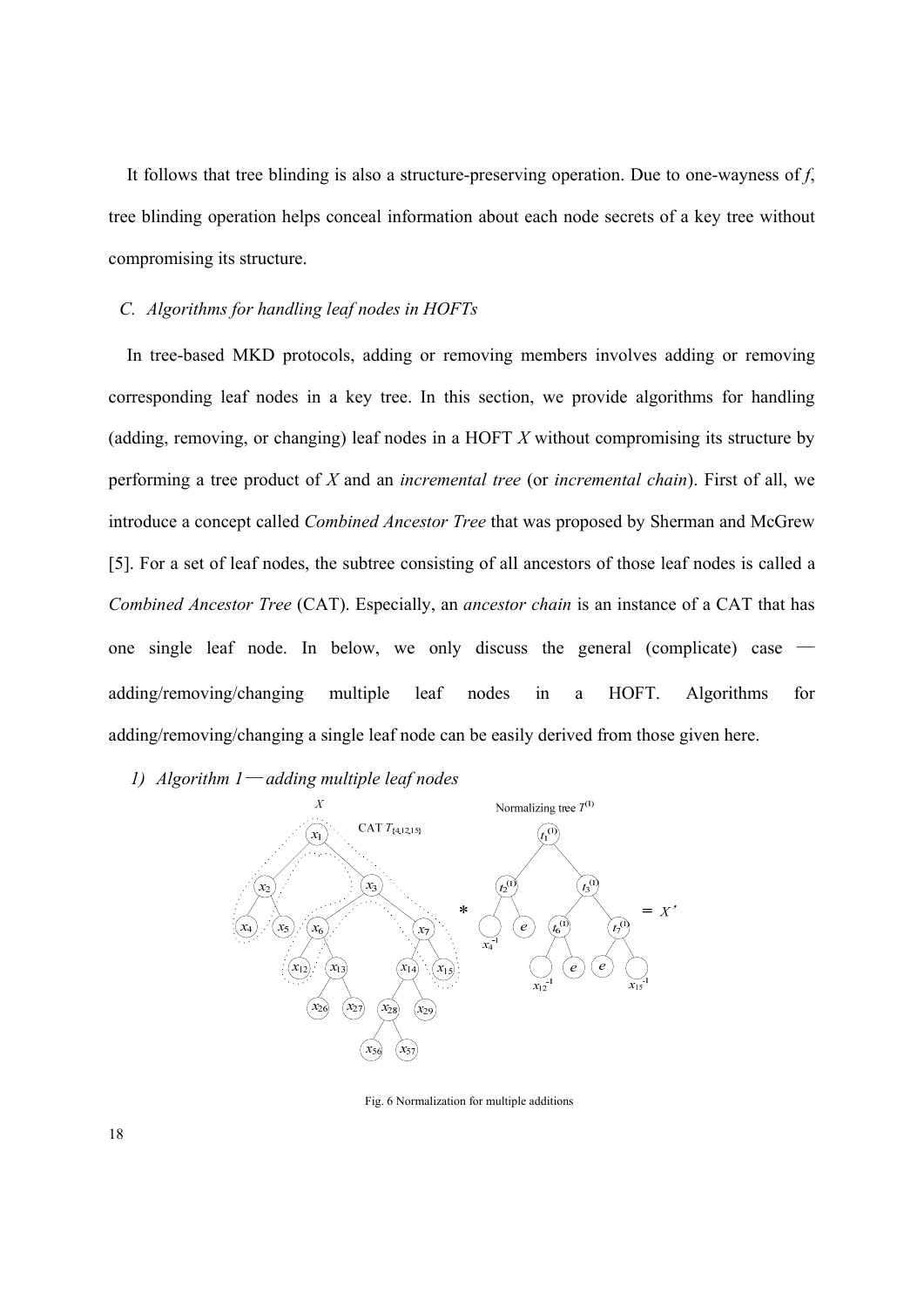Referring to Figure 6, we want to add leaf nodes  $x_9$ ,  $x_{25}$ , and  $x_{31}$  to *X*. To maintain the balance of a key tree, we prefer to choose those shallowest nodes as the *growing points* (i.e., the place where a new node will be added), for example,  $x_4$ ,  $x_{12}$ , and  $x_{15}$  in this case. We use  $T_{\{4,12,15\}}$ to denote the CAT induced by  $x_4$ ,  $x_{12}$ , and  $x_{15}$ . Adding multiple leaf nodes to a HOFT without compromising its structure takes two steps. The first step called *normalization* (depicted in Figure 6) is in fact to perform a tree product of *X* and a normalizing tree  $T^{(1)}$ . The purpose is to turn the value of each leaf node secret of the CAT *T*{4,12,15} into the identity element of *G*. The normalizing tree  $T^{(1)}$  is constructed from  $T_{\{4,12,15\}}$  by first changing the value of each leaf node secret of  $T_{\{4,12,15\}}$  into its corresponding inverse in *G*, and then computing all the other internal node secrets in a bottom-up manner as described in Definition 1.



#### Fig. 7 Expansion for multiple additions

The second step called *expansion* (illustrated in Figure 7) is to perform a tree product of the output of the first step, i.e., *X'* and an expanding tree  $T^{(2)}$ . New leaf nodes are actually added onto *X* in this step. The expanding tree  $T^{(2)}$  is also constructed from  $T_{\{4,12,15\}}$  by first creating two new child nodes for each leaf node  $x_i$  of  $T_{\{4,12,15\}}$  such that the node secret formerly associated with  $x_i$ is now associated with the left child of  $x_i$ , and a new node secret is associated with the right child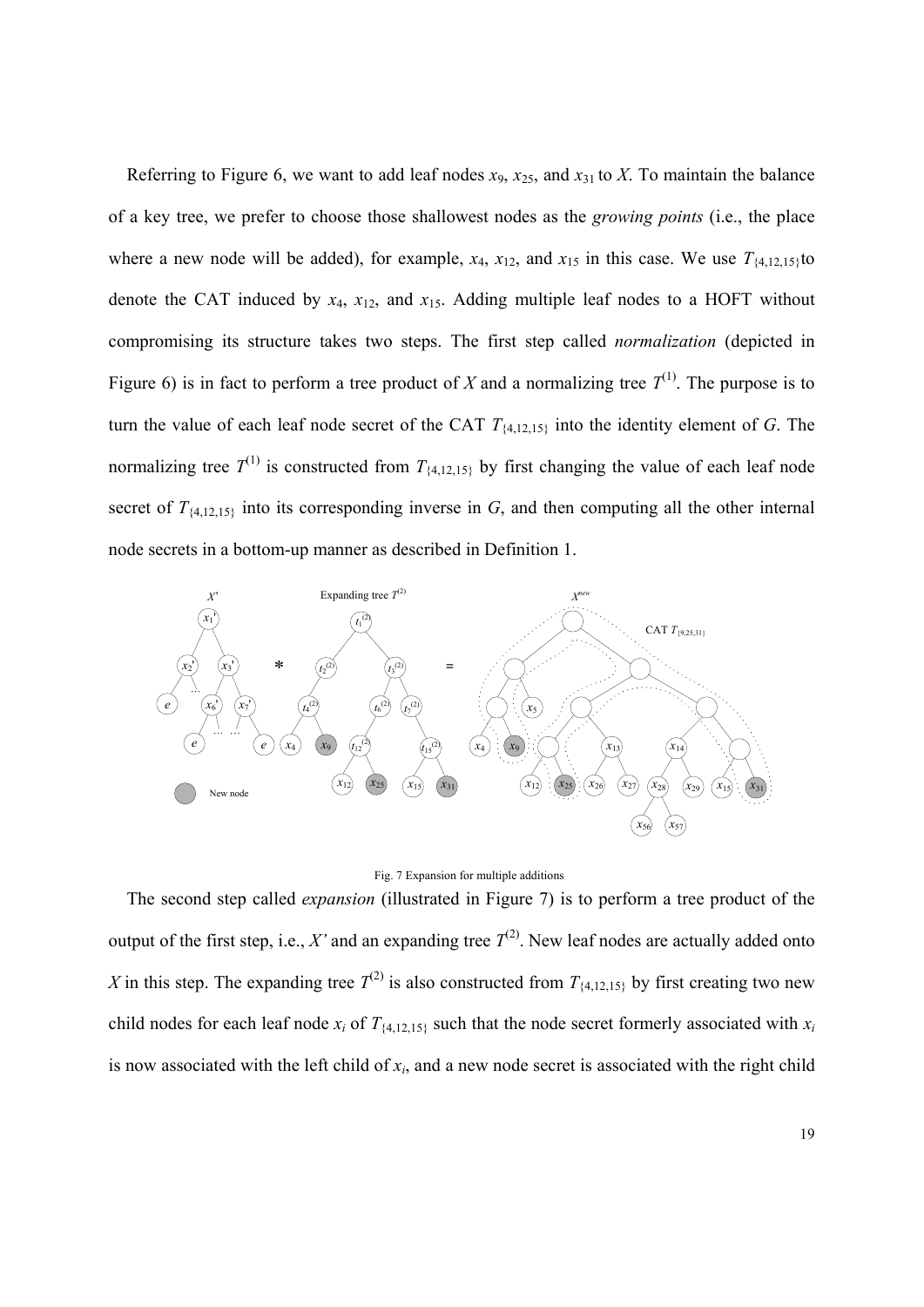of *xi*, and then computing all the other internal node secrets in a bottom-up manner. The output of expansion is the final result — an updated key tree  $X<sup>new</sup>$ .



Fig. 8 An incremental tree for multiple additions

To simplify the two-step process, we introduce a concept called *incremental tree*. From *X* to  $X<sup>new</sup>$ , the corresponding incremental tree *T* depicted in Figure 8 is obtained by performing a tree product of the normalizing tree  $T^{(1)}$  and its counterpart in the expanding tree  $T^{(2)}$ . Notice that in Figure 8, we use a dotted circle (shaded or not shaded) to denote node that does not directly involve in a tree product computation, but whose position should be remembered. Now, *X*new can be obtained from *X* by first directly performing a tree product of *X* and *T*, then creating two new child nodes for each node whose place is formerly a growing point, such that the node secret formerly associated with a growing point is now associated with one child, and a new node secret is associated with the other child.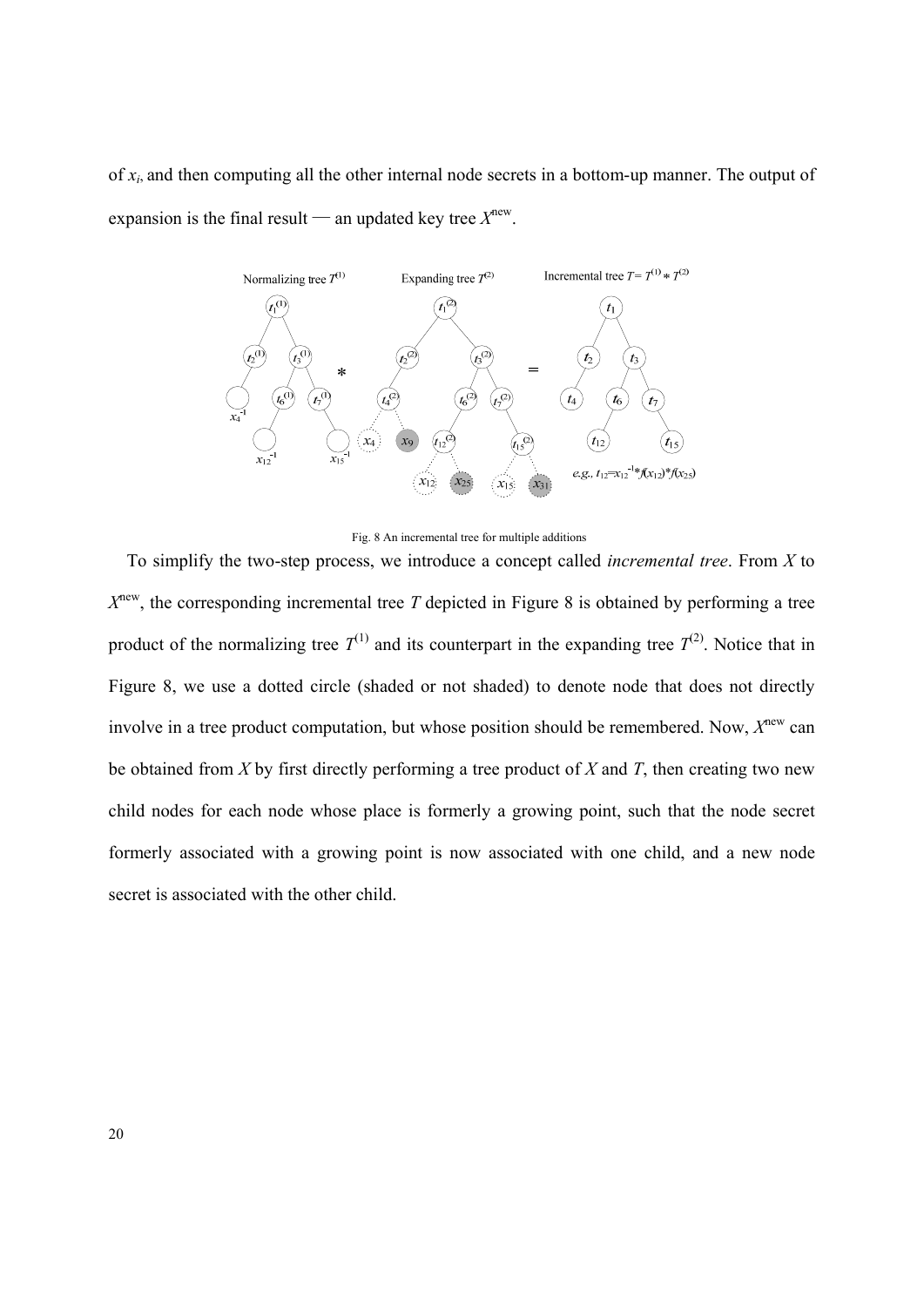## *2) Algorithm 2* — *removing multiple leaf nodes*



Fig. 9 Normalization for multiple removals

As illustrated in Figure 9, to remove  $x_9$ ,  $x_{11}$  and  $x_{13}$  from a key tree *X* without compromising its structure, the first step is similar to the normalization step for adding multiple leaf nodes.



Fig. 10 Contraction for multiple removals

 The second step called *contraction* as illustrated in Figure 10, is to perform a tree product of the output of the first step, i.e., *X'* and a contracting tree  $T^{(2)}$ . The contracting tree  $T^{(2)}$  is constructed from CAT  $T_{\{4,5,6\}}$  by first replacing each leaf node of  $T_{\{4,5,6\}}$  with its child in *X* not to be removed, and then computing all the other internal node secrets in a bottom-up manner.

 Similar to the incremental tree for multiple additions (Figure 8), the incremental tree *T* for these multiple removals can also be obtained by performing a tree product of the normalizing tree  $T^{(1)}$ and the contracting tree  $T^{(2)}$ . Now, the updated new key tree  $X^{new}$  can be obtained from *X* by first deleting each leaf node in need of removing and its corresponding sibling (even if it is a subtree), then performing a tree product of the resulting tree and *T*.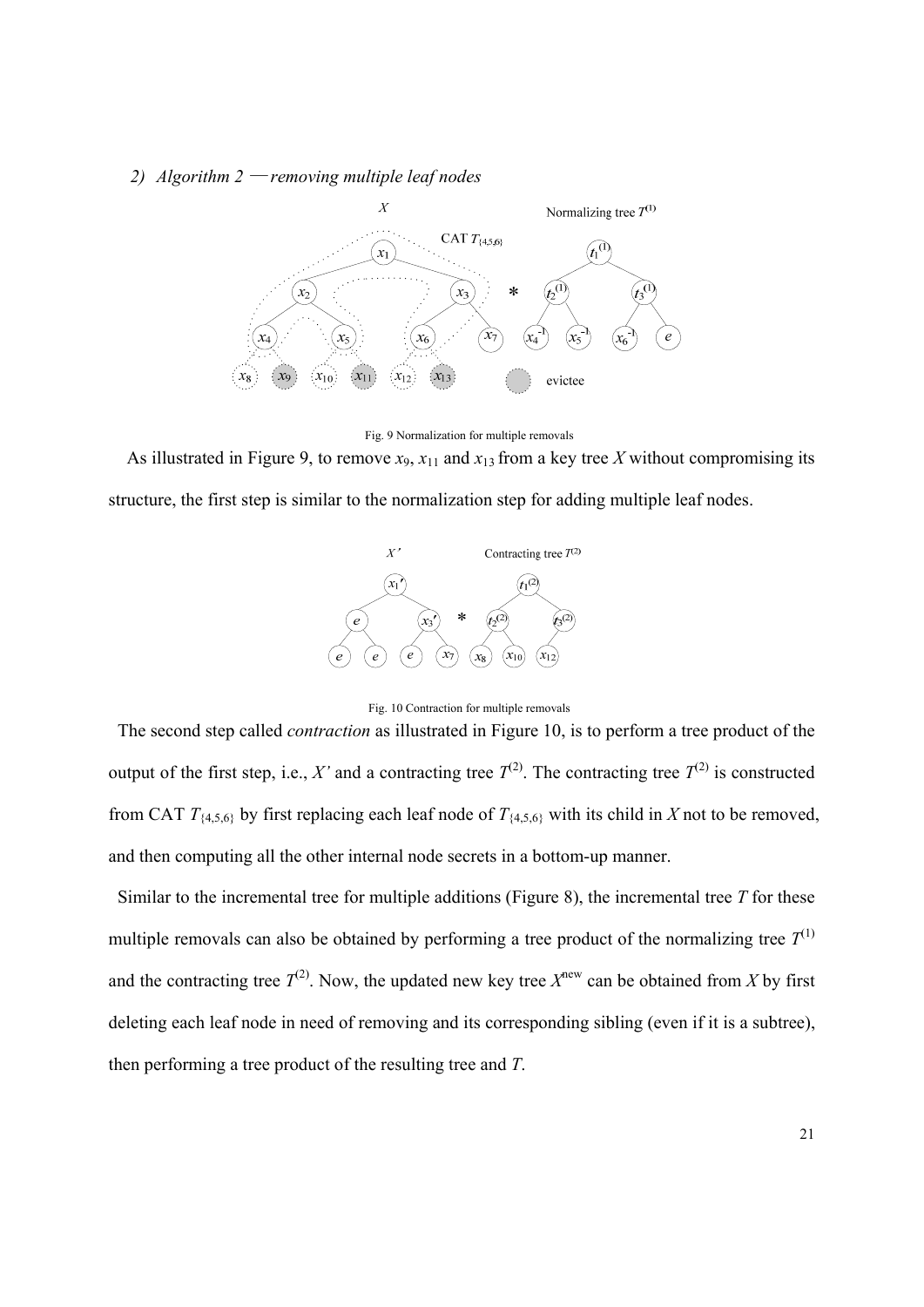#### 3) *Algorithm 3* — *changing the value of multiple leaf nodes*



Fig. 11 Changing the value of multiple leaf node

As illustrated in Figure 11, to change the value of leaf nodes  $x_4$ ,  $x_5$ ,  $x_{12}$ ,  $x_{26}$ ,  $x_{29}$ , and  $x_{15}$  in  $X^{new}$ into a new value without affecting other leaf nodes and compromising the structure of  $X<sup>new</sup>$ , we randomly select seeds *s*4, *s*5, *s*12, *s*26, *s*29, and *s*15. Then we compute an increment tree *S* in the bottom-up manner and perform a tree product of  $X^{new}$  and *S*. Of course, the value of all the internal nodes in the path from the changed leaf node to the root node is also changed. Obviously, to trigger changing the value of the root node of a HOFT *T* without compromising *T*'s structure, we can choose to change a shallowest leaf node in *T* using the above algorithm. An efficient way to change all leaf nodes of a HOFT without compromising it structure is using the tree blinding operation.

## V. A COLLUSION-RESISTANT MKD PROTOCOL BASED ON HOFTS

Employing the three algorithms provided in Section IV, we are able to put forward a collusion-resistant MKD protocol (we call it the HOFT protocol). When members join or leave, all the node secrets on the corresponding CAT should be changed. The key server uses algorithms provided in Section IV to construct an incremental tree (or chain), and update the key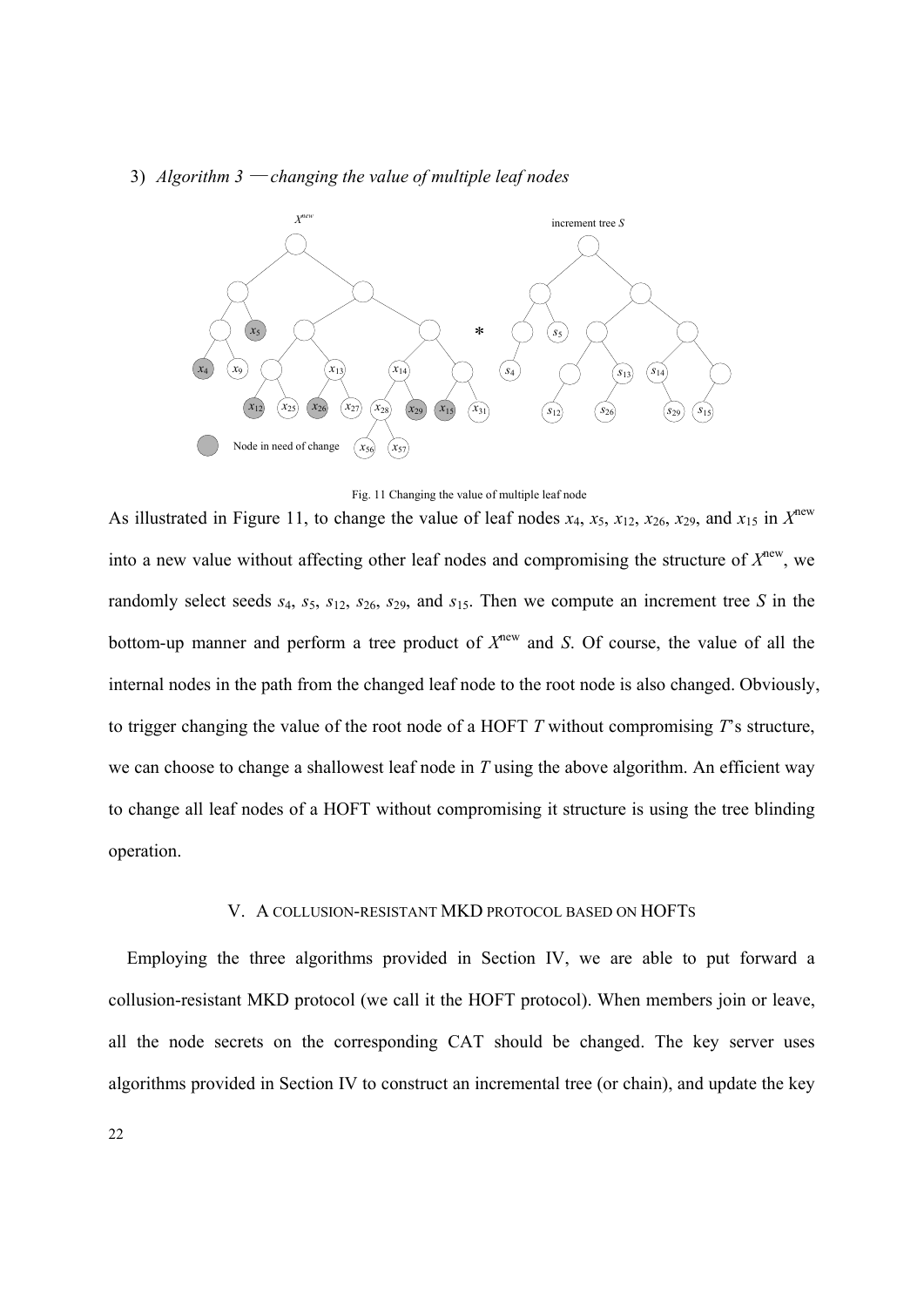tree by performing a tree product of it and the incremental tree. After that, the key server needs to communicate all the changes in the key tree to group members by broadcasting the incremental tree (or chain) such that legitimate members can update their rekeyed node secrets and rekeyed blinded node secrets by multiplying those secrets by their corresponding incremental secrets. The essential task of a MKD protocol based on HOFTs is to strictly control access to the incremental tree (or chain) to ensure group forward secrecy and group backward secrecy.

Bursty behaviour (a number of membership changes happen simultaneously), periodic group rekeying or batch group rekeying all require a *bulk operation* that can process multiple membership changes simultaneously. The broadcast size and computational effort of multiple additions and removals can be substantially reduced by using a bulk operation that removes and adds multiple members simultaneously rather than repeatedly applying individual adding or removing operations. This reduction results from the fact that a set of individual operations may repeatedly change node secrets along common segments of the key tree. Although we only present the protocol for adding/removing multiple members, group rekeying protocol for adding/removing a single member can be easily derived from those given here.

In the following passages, for any leaf node of a key tree, we shall interchangeably refer to it and its associated member for simplicity. Similar to OFT, we also use a pseudorandom OWF *g* to compute each node key  $K_v$  from its corresponding node secret  $x_v$ , i.e,  $K_v = g(x_v)$ .

## *A. Removing multiple members in a bulk operation*

Taking the scenario depicted in Figure 9 as an example, to remove members  $x_9$ ,  $x_{11}$  and  $x_{13}$  from the current key tree *X*, the key server uses algorithm 2 provided in Section IV to compute a incremental tree *T* except that during contraction operation, it needs to replace each leaf node of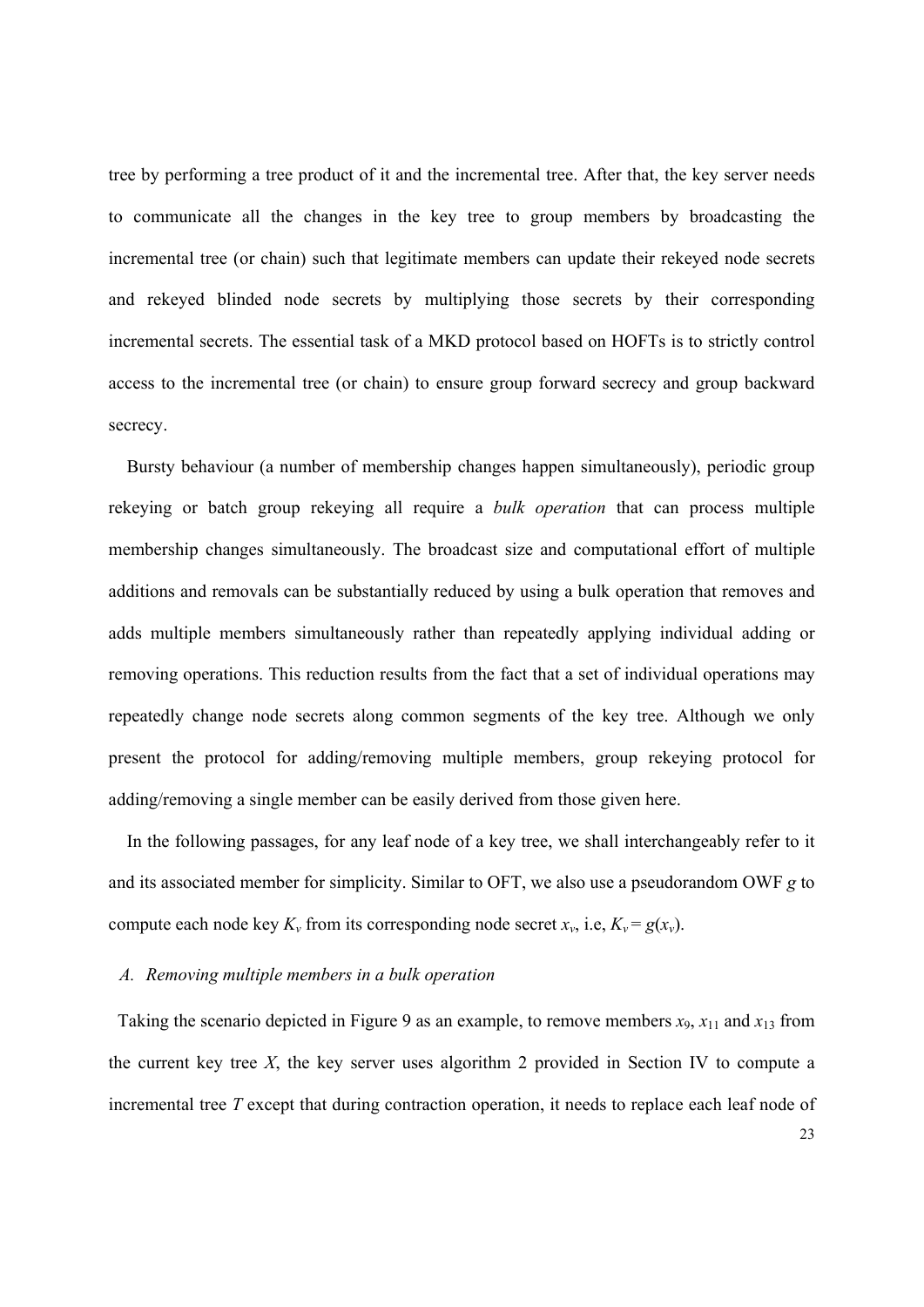CAT  $T_{\{4,5,6\}}$  (resp. *x*<sub>4</sub>, *x*<sub>5</sub>, *x*<sub>6</sub>) with a rekeyed sibling of an evictee (resp. *x*<sub>8</sub>', *x*<sub>10</sub>', *x*<sub>12</sub>'). Then the key server sends the blinded version of each incremental secret  $t_i$  encrypted under the node key associate with the sibling of  $x_i^{new}$  (if exists) in the updated key tree  $X^{new}$ , for example,  $\{f(t_2)\}\_\_{K_3}^{new}$ ,  $\{f(t_3)\}\_\_{K_2}^{new}$ ,  $\{f(t_4)\}\_\_{K_5}^{new}$  (recall that  $K_i^{new} = g(x_i^{new})$ ). In addition, the key server sends the sibling of each evictee a new node secret encrypted under its old value, i.e.,  $\{x_8\}$ *\_K*<sub>8</sub>,  ${x_{10}}$ ,  ${X_{10}, {x_{12}}$ ,  ${X_{12}}$  (recall that  $K_i = g(x_i)$ ).

After every legitimate member receives the rekeying message, it extracts all blinded incremental secrets it is entitled to, and computes all incremental secrets it is entitled to in the incremental tree *T* in a bottom-up manner, and then updates its own rekeyed node secrets/ blinded node secrets by multiplying their old values by their corresponding incremental secrets.

Consider a full and balanced HOFT with *n* members. When *l* members leave, we can compute the broadcast overhead by the size of the induced incremental tree. We denote the size of the incremental tree induced by *l* leaving (joining or changing) members by *S*(*l*). According to [5], *S*(*l*) satisfies  $2l - 1 + \lfloor \log_2(n/l) \rfloor < S(l) < 2l - 1 + l * \lfloor \log_2(n/l) \rfloor$ . To remove *l* members, the key server needs to encrypt and send  $S(l)+l-1$  secrets. In addition, the key server needs to perform  $2S(l)$ modular multiplication computations and *S*(*l*)-1 OWF computations.

## *B. Adding multiple members in a bulk operation*

At first, we give the following concept.

*Definition 4 Dangling subtree* — For a tree *X* and a subtree *T* of *X*, let *v* be a vertex in *T*. If *v* has a child not in *T* then every subtree rooted at a child of *v* not in *T* is called a *dangling subtree* of *T* in *X*.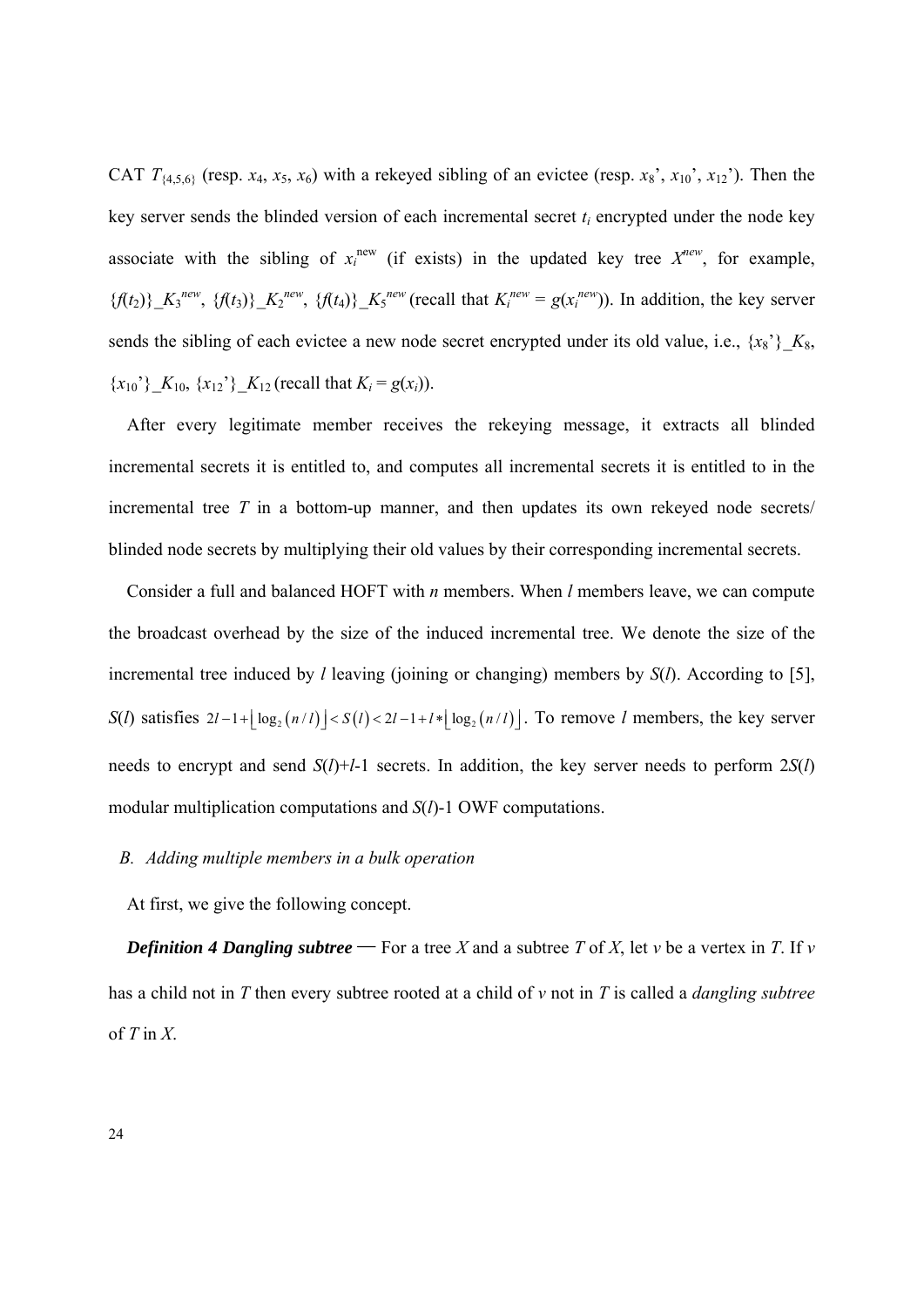For example, referring to the right part of Figure 7, all the dangling subtrees of  $T_{\{9, 25, 31\}}$  in  $X^{\text{new}}$  are subtrees respectively rooted at  $x_4$ ,  $x_5$ ,  $x_{12}$ ,  $x_{13}$ ,  $x_{14}$ , and  $x_{15}$  (Notice that some subtree may contain only one node). For a full binary tree with *n* leaves, the number of dangling subtrees of an arbitrary subtree with *l* leaves are at most  $l * log<sub>2</sub>(n/l)$  (this claim immediately follows from Claim 1 of [13]).

Taking the scenario depicted in Figure 6 as an example, to add members  $x_9$ ,  $x_{25}$ , and  $x_{31}$  to a HOFT *X*, the key server needs to perform the following two steps:

# *(1) Add x9, x25, and x31 onto X*

The key server uses the same algorithm 1 provided in Section IV on *X* to compute the corresponding incremental tree *T* (refer to Fig. 8, and here we call it *the first incremental tree*) and update the key tree *X*. Let  $X^{new}$  denote the updated key tree obtained after the first step (Fig. 7).

# *(2) Change all the blinded node secrets before supplying them to each joining member*

As mentioned in Section II-C, to prevent the possible collusion between a pair of evicted member and joining member, one of solutions is changing all the blinded node secrets before supplying them to each joining member. Referring to the HOFT  $X^{new}$  in Figure 7, all the corresponding node secrets in need of change are accordingly the root nodes of all the dangling subtrees of CAT  $T_{\{9,25,31\}}$ , i.e.,  $x_4$ ,  $x_5$ ,  $x_{12}$ ,  $x_{13}$ ,  $x_{14}$ , and  $x_{15}$ . As stated in algorithm 3 in Section VI, to trigger changing the root node of each dangling subtree, we can choose to change a shallowest leaf node of it. Therefore, to change the root nodes of all the dangling subtrees of CAT  $T_{\{9,25,31\}}$ , the leaf nodes in need of change accordingly are  $x_4$ ,  $x_5$ ,  $x_{12}$ ,  $x_{26}$ ,  $x_{29}$ , and  $x_{15}$ . Now we use algorithm 3 provided in Section IV to compute an increment tree *S* (see Fig. 11, here we call it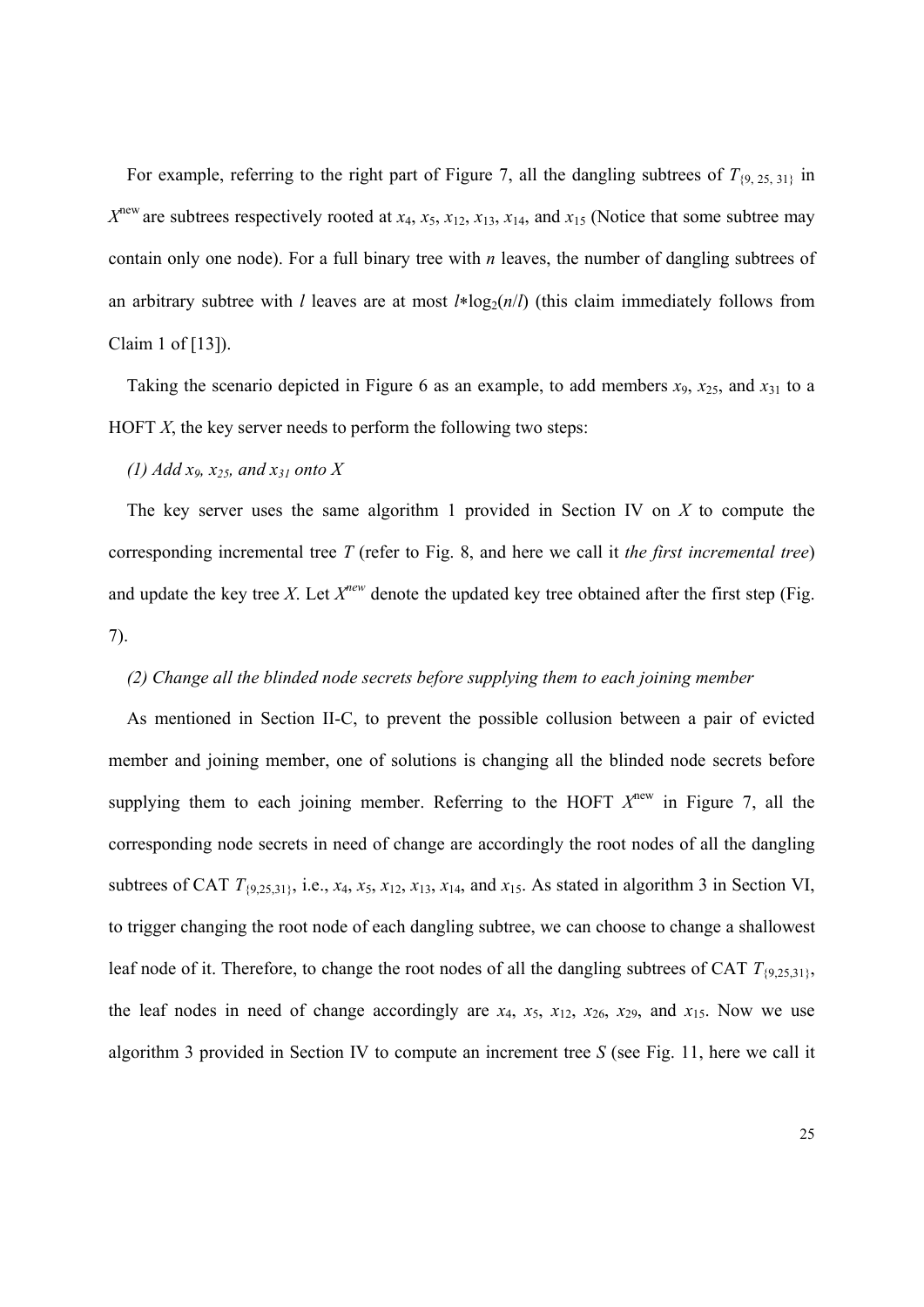*the second incremental tree*) and update the tree  $X^{new}$ . Let  $X^{Fin}$  denote the final updated key tree obtained after the second step.

 To distribute the first incremental tree *T* to old members, the key server sends every leaf node secret of *T* encrypted under the old group key  $K_1$  [recall that  $K_1 = g(x_1)$ ], i.e.,  $\{t_4, t_{12}, t_{15}\}\ K_1$ . To distribute the second incremental tree *S* to old members, the key server sends every leaf node secret of *S* encrypted under the old group key  $K_1$ , , i.e.,  $\{s_4, s_5, s_{12}, s_{26}, s_{29}, s_{15}\}\ K_1$ . After decrypting these two messages, every old member can reconstruct these two incremental trees *T* and *S*. Therefore, they can accordingly update their own rekeyed node secrets and rekeyed blinded node secrets. In addition, the key server also needs to supply every joining member with blinded node secrets it is entitled to, i.e.,  $\{f(x_4^{Fin})$ ,  $f(x_5^{Fin})$ ,  $f(x_3^{Fin})\}$ ,  $K_9$ ,  $\{f(x_{12}^{Fin})$ ,  $f(x_{13}^{Fin})$ ,  $f(x_2^{Fin})\}$   $K_{25}$ , { $f(x_1^{Fin})$ ,  $f(x_1^{Fin})$ ,  $f(x_6^{Fin})$ ,  $f(x_2^{Fin})\}$   $K_{31}$  (recall that the final updated key tree is denoted by  $X^{Fin}$ ).

Consider a full and balanced OFT with *n* members (after *l* members join). When *l* members join the group, the key server needs to encrypt and send  $(l+l * log<sub>2</sub>(n/l) + l * log<sub>2</sub>n)$  (Keys). Recall that  $S(l)$  denotes the size of the incremental tree induced by *l* leaving (joining, or changing) members. Also recall that the number of leaf nodes of the second incremental tree equals to the number of dangling trees of the CAT, i.e.,  $l * log_2(n/l)$  at most. Therefore, the size of the first increment tree and the second incremental tree are respectively  $S(\ell)$  and  $S(\ell * \log_2(n/\ell))$ . In addition, the key server needs to perform  $l+S(l)+S(l*log<sub>2</sub>(n/l))$  OWF computations and  $2(S(l)+S(l*log<sub>2</sub>(n/l)))$  $S(l * log_2(n/l)) + l$ ) multiplication computations.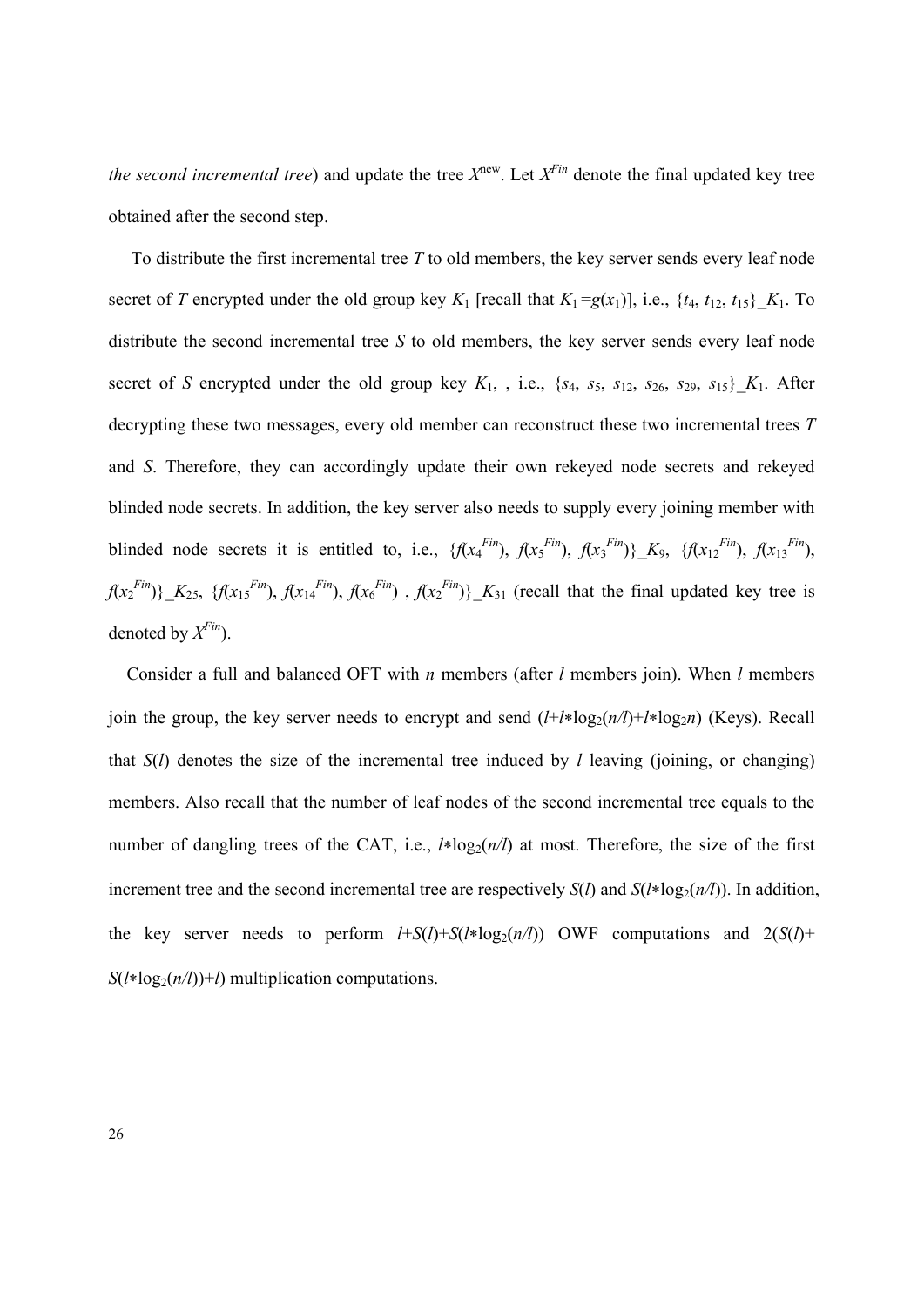#### VI. SECURITY PROOF

In [14], Panjwani develops a symbolic security model for studying GKD protocols. In this model, all keys and messages generated by a GKD protocol are treated as abstract data types and cryptographic primitives as abstract functions over such data types. Security notions for GKD protocols are defined in such a model. Panjwani also proves the security of the LKH protocol [3] and subset cover protocols [13] using a straightforward inductive argument. We prove the security of the HOFT protocol under this model as well. Since a rigorous treatment will occupy a full-length paper, we prove it in a less rigorous (i.e., heuristic) manner. In the following discussion, we will use some notations given by [14]. Consider a multicast group of *n* users, labelled 1, 2, ..., *n*. Each user *i* shares a long-lived key  $K_i$  with the key server. At any time *t*, users in a specific set  $S^{(i)} \subseteq \{1,2, \ldots, n\}$ , referred to as legitimate members at that time, are authorized to receive information sent over the multicast channel. The key used to encrypt all the information sent to  $S^{(t)}$  is called the group key, denoted by  $K^{(t)}$ . The HOFT corresponding to  $S^{(t)}$  is denote by  $Tr^{(t)}$ . Let [n] denote the set  $\{1, ..., n\}$  and let  $2^{[n]}$  denote the power set of [n]. Obviously, the group dynamics up to time *t* can be represented by a sequence of sets  $(\vec{S}^{(t)} = (S^{(0)}, S^{(1)}, \dots, S^{(t)}) \in (2^{[n]})^t$ . A sequence  $\vec{S}^{(t)} \in (2^{[n]})^t$  is called *simple*, if for all  $t \ge 1$ ,  $S^{(t-1)}$  changes into  $S^{(t)}$  through a single change in membership. According to [14], we only need to consider simple sequence as arbitrary group membership updates can be simulated using simple sequences only.

We present the following security definitions adapted from the related security definitions given by [14].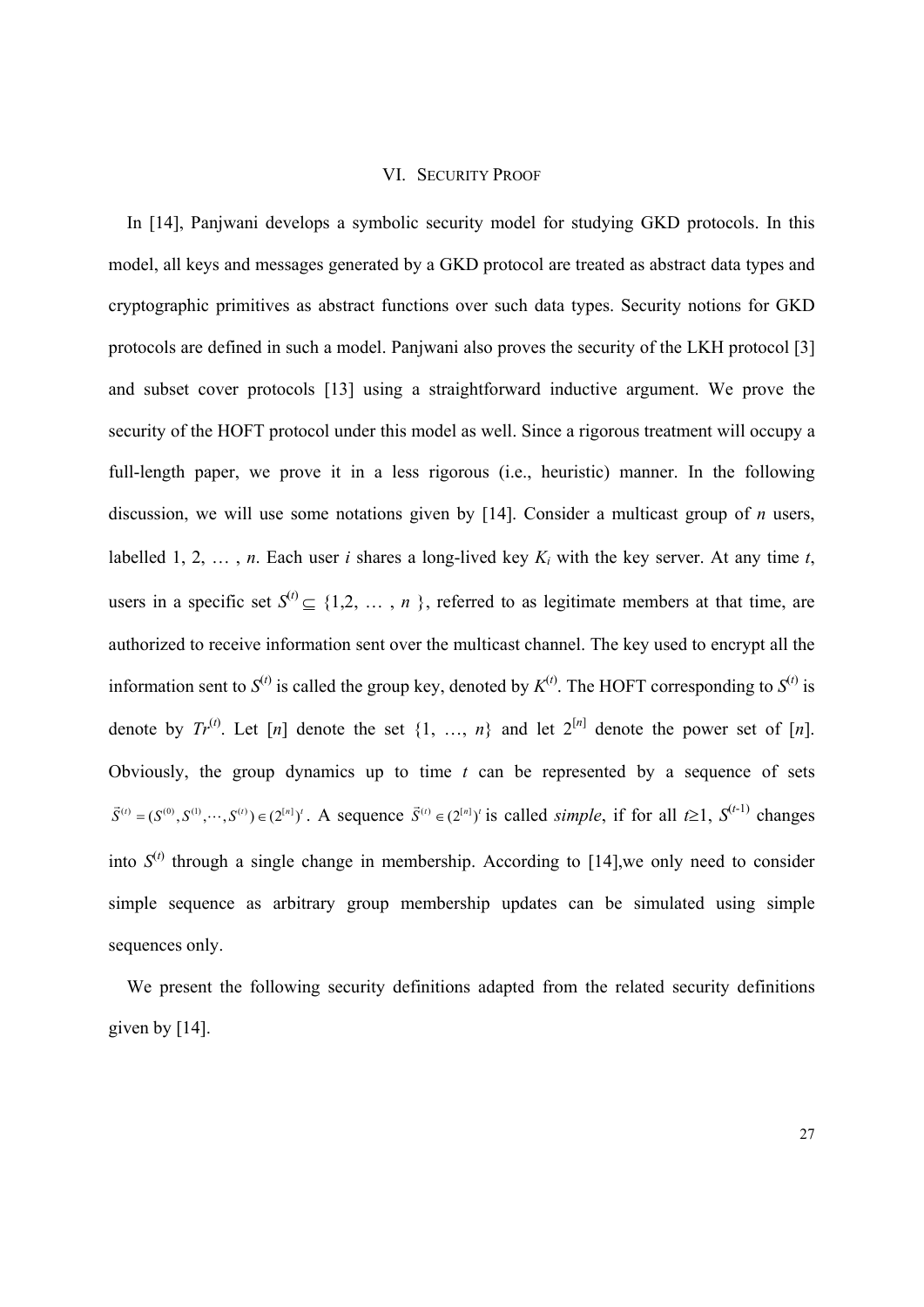*Definition 5:* A n-user OFT-based protocol  $\Pi$  (including the HOFT protocol) is called *correct*, if for all *t*≥0, for all simple sequence  $\vec{S}^{(t)} \in (2^{[n]})^t$ ,  $\forall i \in S^{(t)}$ , *i* always knows the node secrets on the path from its associated leaf node to the root (and therefore the corresponding blinded keys along this path) in  $Tr^{(t)}$ , and the blinded node secrets that are siblings to this path, and no other node secrets nor blinded secrets in  $Tr^{(t)}$ .

*Definition 6:* An n-user GKD protocol  $\Pi$  is called *secure against single user attack*, if for all *t* $\geq$ 0, for all simple sequence  $\vec{S}^{(t)} \in (2^{[n]})^t$ ,  $\forall i \notin S^{(t)}$ , *i* can never recover (compute) any node secret in  $Tr^{(t)}$  (including  $K^{(t)}$ ) from  $K_i$  and the entire rekeying messages throughout the lifetime of the group.

*Definition 7:* An n-user GKD protocol  $\Pi$  is called *secure against collusion attacks*, if for all *t* $\geq$ 0, for all simple sequence  $\vec{S}^{(t)} \in (2^{[n]})^t$ , an arbitrary set of users  $Col = \{i | i \notin S^{(t)}\}$ , *Col* can never recover any node secret in  $Tr^{(t)}$  (including  $K^{(t)}$ ) from  $\{K_i | i \in Col\}$  and the entire rekeying messages throughout the lifetime of the group.

It is easy to derive that security against collusion attacks implies group forward secrecy and group backward secrecy for a GKD protocol.

## *Theorem 5: The HOFT protocol is correct and secure against single user attack.*

Proof: We prove this claim using induction over *t*. For  $t=0$ , since  $S^{(0)} = \phi$ , the claim is trivially true. Now we argue that if the claim is true for some *t*-1≥0, then it is true for *t* as well. For any simple sequence  $\vec{S}^{(t)} = (S^{(0)}, S^{(1)}, \dots, S^{(t-1)}, S^{(t)})$ , we only need to consider the following cases:

28 Case 1 (*i*∈S<sup>(*t*-1)</sup>∧*i*∈S<sup>(*t*)</sup>, and S<sup>(*t*-1)</sup> changes into S<sup>(*t*)</sup> due to a member's leaving): According to the HOFT protocol, *i* can only recover all those incremental secrets corresponding to its rekeyed node secrets in  $Tr^{(t-1)}$  and all the blinded incremental secrets corresponding to its rekeyed blinded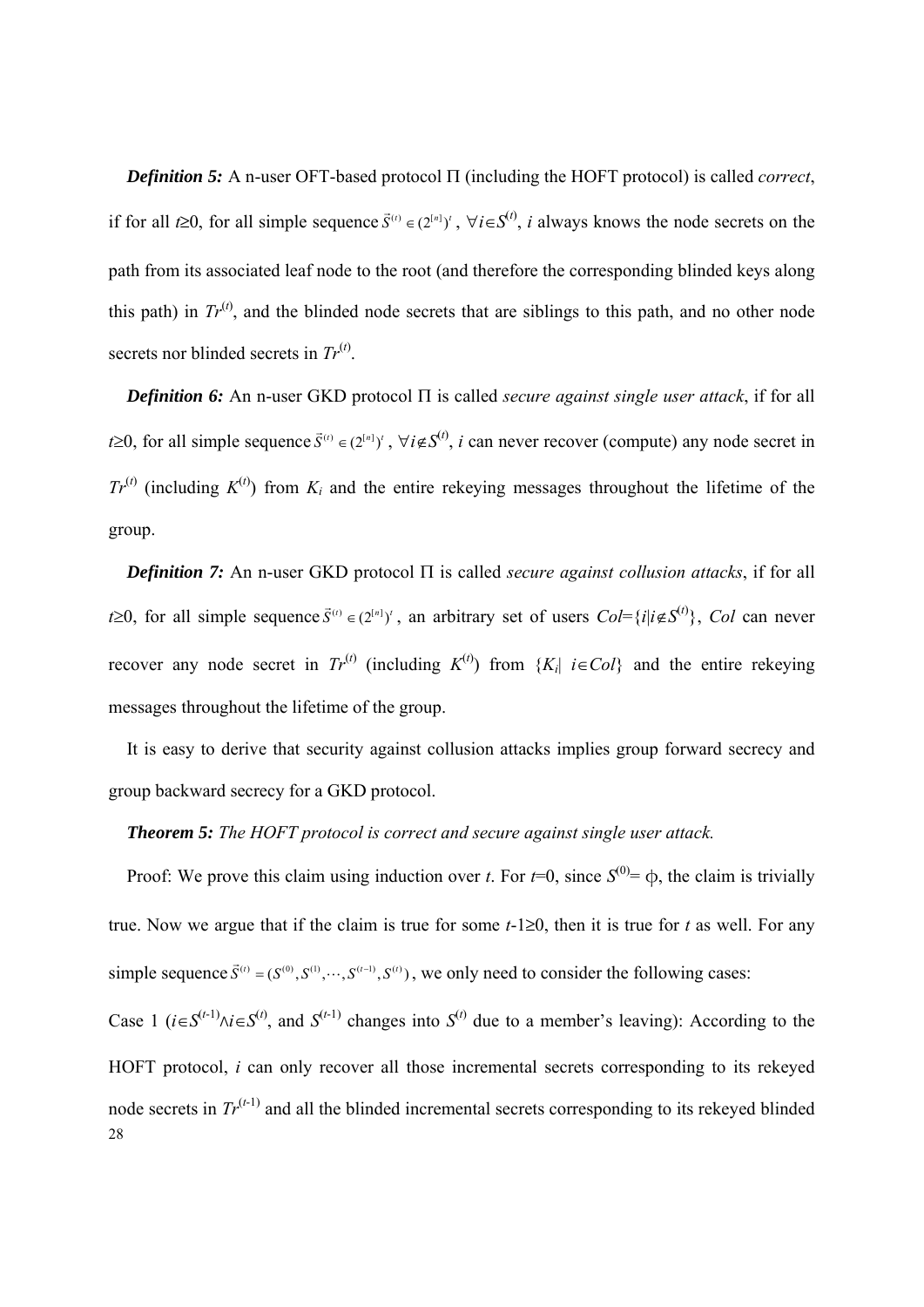node secrets in  $Tr^{(t-1)}$  from the rekeying messages. From inductive hypothesis, *i* holds all the node secrets and blinded node secrets in  $Tr^{(t-1)}$  as required by Definition 5. Therefore, it still holds and only holds all the node secrets and blinded node secrets in  $Tr^{(t)}$  as required by Definition 5.

Case 2 ( $i \in S^{(t-1)} \land i \in S^{(t)}$ , and  $S^{(t-1)}$  changes into  $S^{(t)}$  due to a member's joining): According to the HOFT protocol, even though *i* can recover all the incremental secrets in the first incremental chain (notice that  $\vec{S}^{(t)}$  is simple) and the second incremental tree at time *t* from the rekeying messages, it can only update those rekeyed node secrets and blinded node secrets it holds in *Tr*(*t*-<sup>1)</sup>. From inductive hypothesis, *i* holds all the secret materials in  $Tr<sup>(t-1)</sup>$  as required by Definition 5. Therefore, it still holds and only holds all the secret materials in  $Tr^{(t)}$  as required by Definition 5. Case 3 ( $i \notin S^{(t-1)} \land i \in S^{(t)}$ ): That is to say, *i* joins the group at time *t*. According to the HOFT protocol, every newly joining member *i* can recover just the same secret materials as required by Definition 5 from the rekeying messages.

Case 4 ( $i \in S^{(t-1)} \land i \notin S^{(t)}$ ): That is to say, *i* is evicted at time *t*. From the inductive hypothesis, all secrets that *i* knows are the node secrets on its path to the root and the blinded node secrets that are siblings to this path in  $Tr^{(t-1)}$ . However, according to the HOFT protocol, all the node secrets on *i*'s path to the root in  $Tr^{(t-1)}$  are changed at time *t*. Even though some blinded node secrets in  $Tr^{(t-1)}$  that *i* brings out may not change at time *t*, each incremental secret in the incremental chain at time *t* is encrypted not by any blinded node secret, but by a node secret that is one of the siblings to *i*'s path to the root in  $Tr^{(t-1)}$ , and thus unknown to *i*. Therefore the whole incremental chain at time *t* is inaccessible to *i*, *i* can never compute any node secret on  $Tr^{(t)}$ .

Case 5 ( $i \notin S^{(t-1)} \land i \notin S^{(t)}$ ): That is to say, *i* is evicted before time *t*-1. From the inductive hypothesis, *i* can never recover (compute) any node secret in  $Tr^{(t-1)}$ . While in the rekeying message at time *t*,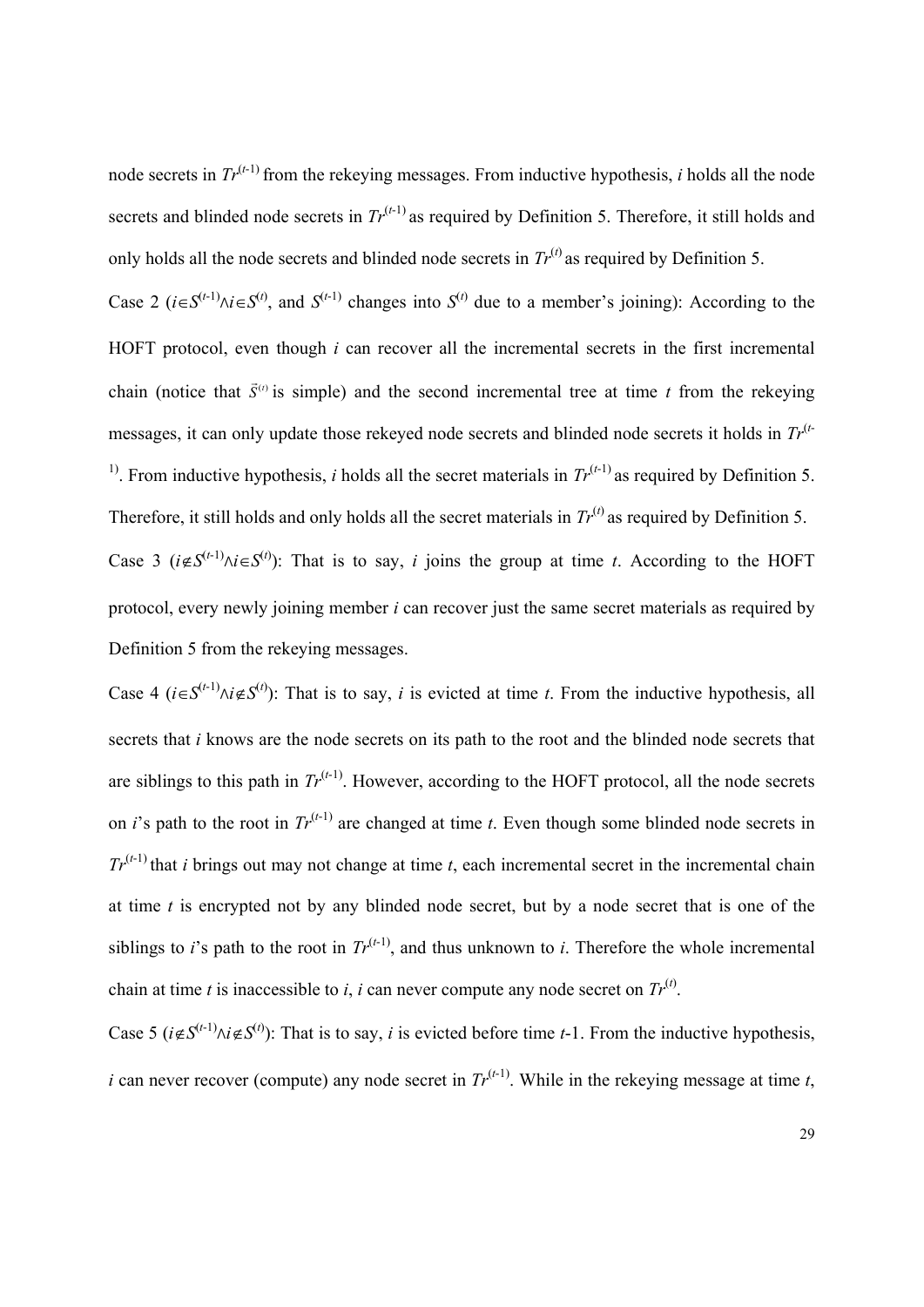every incremental secret is encrypted by a node secret in  $Tr^{(t-1)}$  (in the case of both leave rekeying and join rekeying). Therefore, the whole incremental chain in the case of leave rekeying at time *t* (resp. the first incremental chain and the second incremental tree in the case of join rekeying at time *t*) is inaccessible to *i*, and thus *i* can never compute any node secret on  $Tr^{(t)}$ .

In fact, the OFT protocol can also be proved to be correct and secure against single user attack in the same way. In their proof of Xu's proposition 1 and Xu's proposition 2, Xu et al. implicitly assume that the OFT protocol is correct and secure against single user attack.

*Theorem 6: An arbitrary pair of colluding members A and C cannot compute any node secret which they are not supposed to know by a HOFT protocol that is correct and secure against single user attack.*

Proof: As in the proof of Xu's proposition 2, we use Figure 2 to analyse all possible node keys that can be computed by a pair of colluding members. In the following three cases: (1) *A* is evicted after *C* joins; (2) *C* joins after *A* joins; (3) *C* is evicted after *A* is evicted, our proof is just the same as Xu's proposition 2 and thus omitted. We only consider the remaining cases as below. (4) *A* and *C* are both evicted at the same time. Referring to Figure 2, according to the HOFT protocol, all the node secrets on their paths to the root are changed after *A* and *C* are evicted. Furthermore, their knowledge about the siblings (such as node *R'* and *R''*) to the intersection of their paths is same. Therefore, they cannot compute any node secret besides what they already know.

(5) *A* and *C* join at the same time. This case is similar to case (4). Thus the proof is omitted.

30 (6) *C* joins after *A* is evicted. Referring to Figure 2, suppose that *A* is evicted at time  $t_A$  and later *C* joins the group at time  $t_C$ . According to the HOFT protocol, all the blinded node secrets of siblings (such as  $L, R'$ , and  $R''$ ) to  $C$ 's path to the root are changed at time  $t_C$ . Therefore,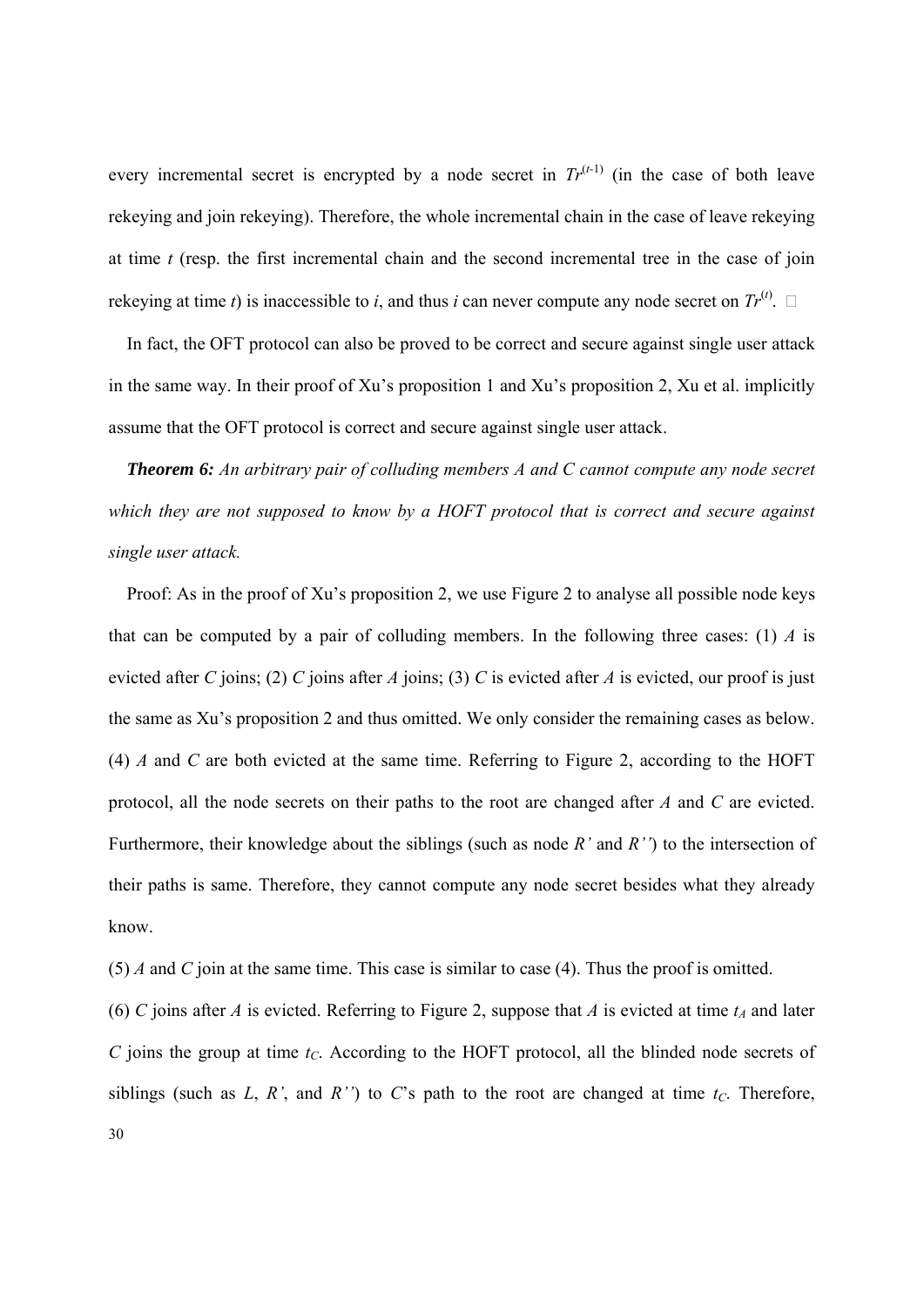according to Xu's proposition 1, we have  $[t_{BMAX}, t_{DMIN}] = \phi$ . Thus, *A* and *C* cannot compute any node secret besides what they already know.

# *Theorem 7: The HOFT protocol is secure against collusion attacks.*

Proof: We prove this claim by contradiction. According to Definition 7, suppose that there exist a  $t_0 \ge 0$  and a simple sequence  $\vec{S}^{(t_0)} \in (2^{[n]})^{t_0}$  such that a set of users  $Col_0 = \{i | i \notin S^{(t_0)}\}$  can recover a node secret  $x_i$  in  $Tr^{(t_0)}$  using their long-lived keys and the entire rekeying messages. Because the HOFT protocol is secure against single user attack (according to Theorem 5), for each  $i \in Col_0 \land i \notin S^{(t_0)}$ , *i* can never recover any node secret in  $Tr^{(t_0)}$ . Therefore, users in  $Col_0$  must collude to compute the node secret  $x_i$ . According to Theorem 1, there exists a pair of users (who may not belong to  $Col_0$ ) who can collude to compute a node secret not already known. This contradicts Theorem 6.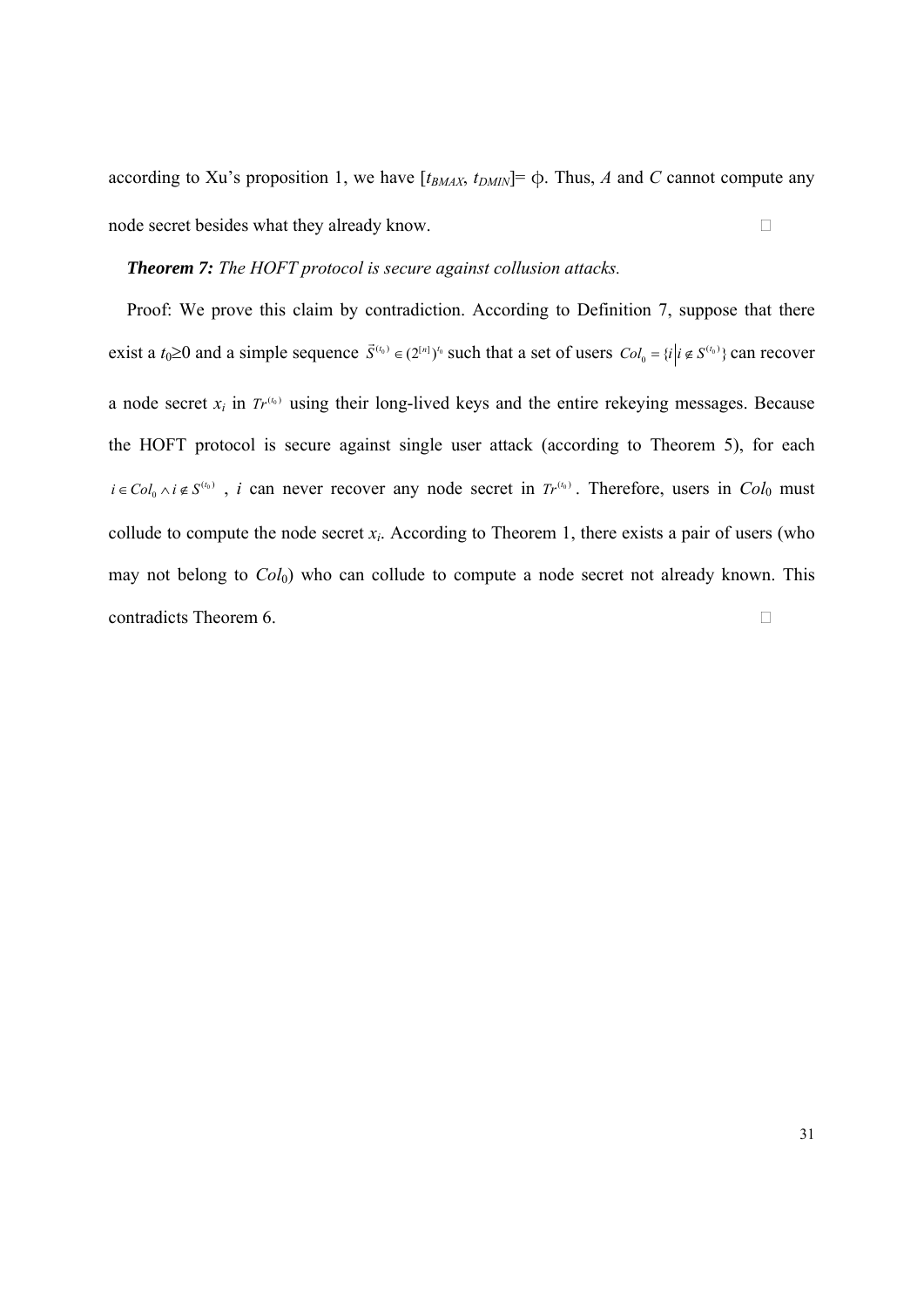## VII. COMPARISON WITH OTHER PROTOCOLS

| (1) ADDING A MEMBER    |              |                                                   |                                                                                                                               |                                                                                                                                                                                                   |                                                                                          |
|------------------------|--------------|---------------------------------------------------|-------------------------------------------------------------------------------------------------------------------------------|---------------------------------------------------------------------------------------------------------------------------------------------------------------------------------------------------|------------------------------------------------------------------------------------------|
|                        | <b>LKH</b>   | OFT                                               | Ku&Chen                                                                                                                       | Xu                                                                                                                                                                                                | <b>HOFT</b>                                                                              |
| Collusion attack       | no           | yes                                               | no                                                                                                                            | no                                                                                                                                                                                                | no                                                                                       |
| Broad. size(bits)      | $2log_2 n*K$ | $(2log_2 n + 1)*K$                                | $(2log_2 n+1)*K$                                                                                                              | $(2log_2 n+1)*K$<br>or $((\log_2 n)^2 + 2\log_2 n + 1)^*K$<br>(when detecting collusion)                                                                                                          | $(2log_2 n + 1)*K$                                                                       |
| Server comp.           |              |                                                   | $2log_2 n * C_E \left[ \frac{(2log_2 n + 1) * C_E + (2log_2 n + 1) * C_E + (log_2 n + 1) * C_h}{(log_2 n + 1) * C_h} \right]$ | $(2log_2 n+1)^*C_F + (log_2 n+1)^*C_h$<br>or $((\log_2 n)^2 + 2\log_2 n + 1)^*C_F$ +<br>$((\log_2 n)^2 + \log_2 n + 1)^*C_h$ (when detecting<br>collusion)                                        | $(2log_2 n+1)^*C_E + (1+log_2 n+S(log_2 n))^*C_f$ +<br>$(2S(\log_2 n)+1)^*C_M$ (at most) |
| Max. old mem.<br>comp. |              | $log_2 n * C_D$ 2C <sub>D</sub> + $log_2 n * C_h$ | $2C_{D} + \log_{2} n C_{h}$                                                                                                   | $2C_{D}$ +log <sub>2</sub> n *C <sub>h</sub><br>or $(\log_2 n + 1)$ <sup>*</sup> C <sub>n</sub> +0.5 <sup>*</sup> (log <sub>2</sub> n) <sup>2</sup> *C <sub>h</sub><br>(when detecting collusion) | $(1 + \log_2 n)^*C_D + (\log_2 n + S(\log_2 n))^*C_f +$<br>$2log_2 n C_M$ (at most)      |

# TABLE 1 COMPARISON WITH RELATED PROTOCOLS

### (2) REMOVING A MEMBER

|                   | LKH              | OFT                                         | Ku&Chen                                                                | Xu                                    | <b>HOFT</b>                                                       |
|-------------------|------------------|---------------------------------------------|------------------------------------------------------------------------|---------------------------------------|-------------------------------------------------------------------|
| Collusion attack  | no               | ves                                         | no                                                                     | no                                    | no                                                                |
| Broad. size(bits) | $2log_2 n*K$     | $(\log_2 n + 1) * K$                        | $((\log_2 n)^2 + \log_2 n + 1)^*K$                                     | $(log_2n+1)*K$                        | $(\log_2 n + 1) K$                                                |
| Server comp.      | $2log_2 n * C_E$ | $(log_{2}n+1)^{*}C_{E} + log_{2}n^{*}C_{h}$ | $((\log_2 n)^2 + \log_2 n + 1)^*C_E$<br>$((\log n)^2 + \log_2 n)^*C_h$ | $(log_{2}n+1)*C_{E} + log_{2}n*C_{h}$ | $(\log_2 n+1)^*C_E + (\log_2 n-1)^*C_f +$<br>$(log_{2}n+2)*C_{M}$ |
| Max. mem. comp.   | $log_2 n * C_D$  | $C_D + log_2 n C_h$                         | $\log_2 n^* C_D + 0.5^* (\log_2 n)^2^* C_h$                            | $C_D + log_2 n C_h$                   | $C_D + \log_2 n \cdot C_f + (\log_2 n + 1) \cdot C_M$             |

#### (3) ADDING *l* MEMBERS

|                        | <b>LKH</b>       | OFT                          | <b>HOFT</b>                                                                                                |
|------------------------|------------------|------------------------------|------------------------------------------------------------------------------------------------------------|
| Collusion attack       | no               | yes                          | no                                                                                                         |
| Broad. size(bits)      | $(2S(l)-l)*K$    | $(S(l) + l * log_2 n) * K$   | $(l+l * log2(n/l) + l * log2n) * K$ (at most)                                                              |
| Server comp.           | $(2S(l)-l)^*C_F$ | $S(l)^*C_E + (2S(l)-l)^*C_h$ | $(l+l*log_2(n/l)+l*log_2n)*C_E+(l+S(l)+S(l*log_2(n/l)))*C_f+$<br>$2(S(l)+S(l*log_2(n/l))+l)*C_M$ (at most) |
| Max. old mem.<br>comp. | $log_2 n * C_D$  | $(l+1)^*C_D + log_2 n^*C_h$  | $(l+l*log_2(n/l))^*C_D + (S(l)+S(l*log_2(n/l)))^*C_f +$<br>$2log_2 n C_M$ (at most)                        |

| (4) REMOVING <i>l</i> MEMBERS |                              |                          |                                                                                                  |  |  |
|-------------------------------|------------------------------|--------------------------|--------------------------------------------------------------------------------------------------|--|--|
|                               | <b>LKH</b>                   | OFT                      | <b>HOFT</b>                                                                                      |  |  |
| Collusion attack              | no                           | ves                      | no                                                                                               |  |  |
| Broad.<br>size(bits)          | $(2S(l) - l)$ <sup>*</sup> K | $(S(l) + l - 1) * K$     | $(S(l) + l) * K$                                                                                 |  |  |
| Server comp.                  |                              |                          | $(2S(l)-1)^*C_E$ $(S(l)+l-1)^*C_E+2S(l)^*C_h$ $(S(l)+l)^*C_E+(S(l)-1)^*C_f+2S(l)^*C_M$ (at most) |  |  |
| Max. mem.<br>comp.            | $log_2 n * C_D$              | $l^*C_D + \log_2 n^*C_h$ | $l^*C_D$ + $log_2 n^*C_f$ + $(2log_2 n + 1)^*C_M$ (at most)                                      |  |  |

We summarize related discussions in Section II and Section V to present a comparison between our protocol and related protocols, covering the following measures: collusion attack,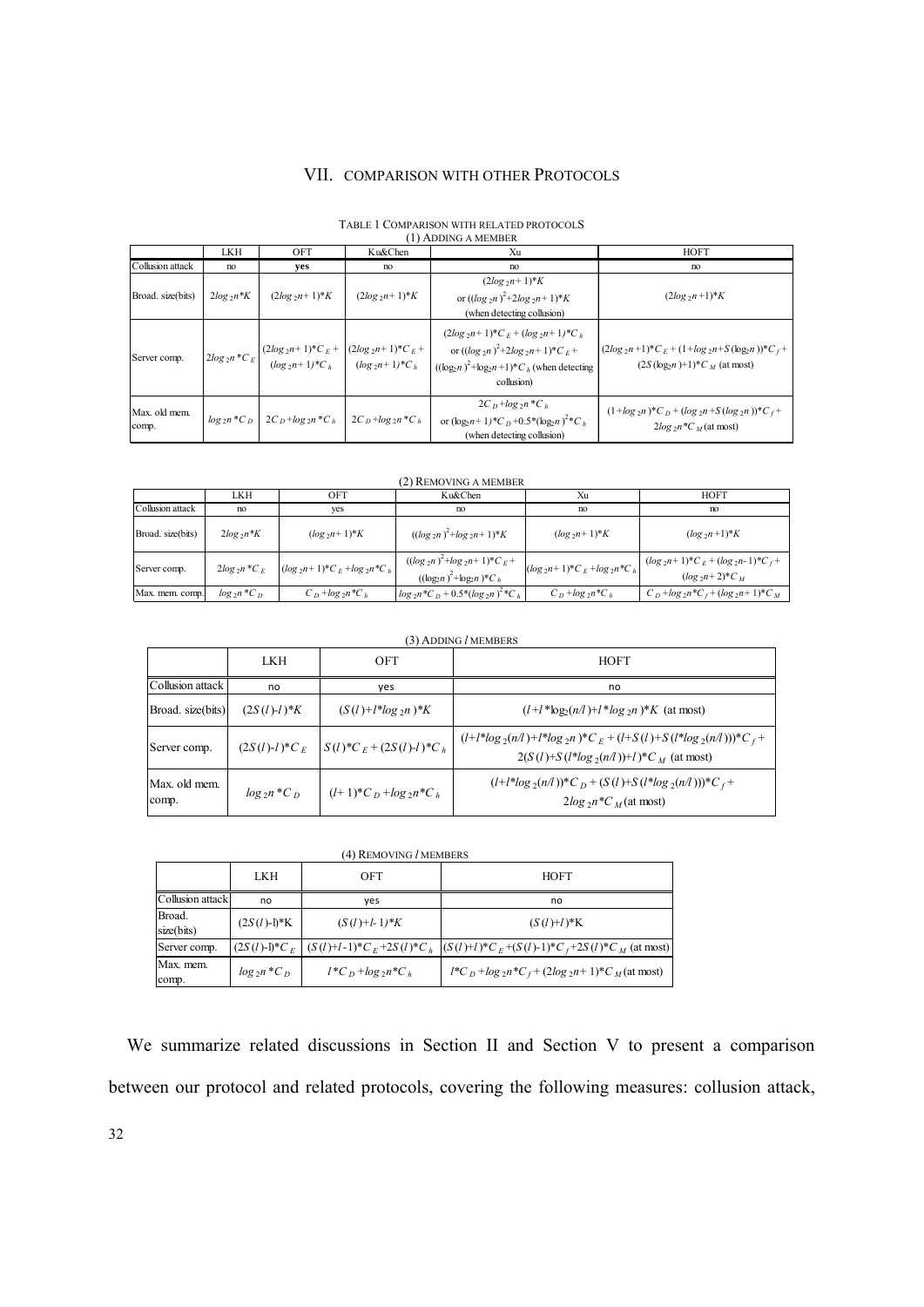broadcast size (in bits), key server's computational overhead and maximum (old) member computational cost. The two solutions to improve the OFT protocol respectively proposed by Ku et al. and Xu et al. are referred to as Ku&Chen protocol and Xu protocol. Since both protocols did not give the specific algorithms for processing multiple membership changes, we omit them from relevant comparison. Cost analysis for batch group rekeying using LKH is based on protocol proposed by Li et al. [15]. In Table 1, *n* is the number of members in the group and *S*(*l*) is the size of the CAT induced by *l* leaving (joining or changing) members (Recall that  $2l-1+|\log_2(n/l)| < S(l) < 2l-1+l*|\log_2(n/l)|$ ). *K* is the size of a cryptographic key or (blinded) node secret in bits.  $C_E$ ,  $C_D$ ,  $C_h$ ,  $C_f$ , and  $C_M$  respectively denote the computational cost of one evaluation of the encryption function *E*, one evaluation of the decryption function *D*, one evaluation of hash function, one evaluation of trapdoor OWF *f*, and one modular multiplication respectively.

In case of leave rekeying, the OFT protocol and the HOFT protocol nearly half the communicational overhead of the LKH protocol. Another advantage of the OFT protocol over LKH lies in member's computational overhead. Surprisingly, this merit possessed by OFT has been noticed neither by its inventors nor by existing literatures. Unfortunately the OFT protocol is subject to collusion attack. Ku  $\&$  Chen protocol improves the OFT protocol to prevent collusion attack by changing all the node secrets and blinded node secrets known by an evictee on every member eviction, which require a broadcast of quadratic size. Xu protocol only performs additional blinded node secret update when detecting a possible collusion between an evictee and a joining member, thus it has lower communication overhead than Ku & Chen protocol. Among all collusion-resistant protocols based on OFT, HOFT is the only one that achieves collusion resistance without losing communicational efficiency compared to the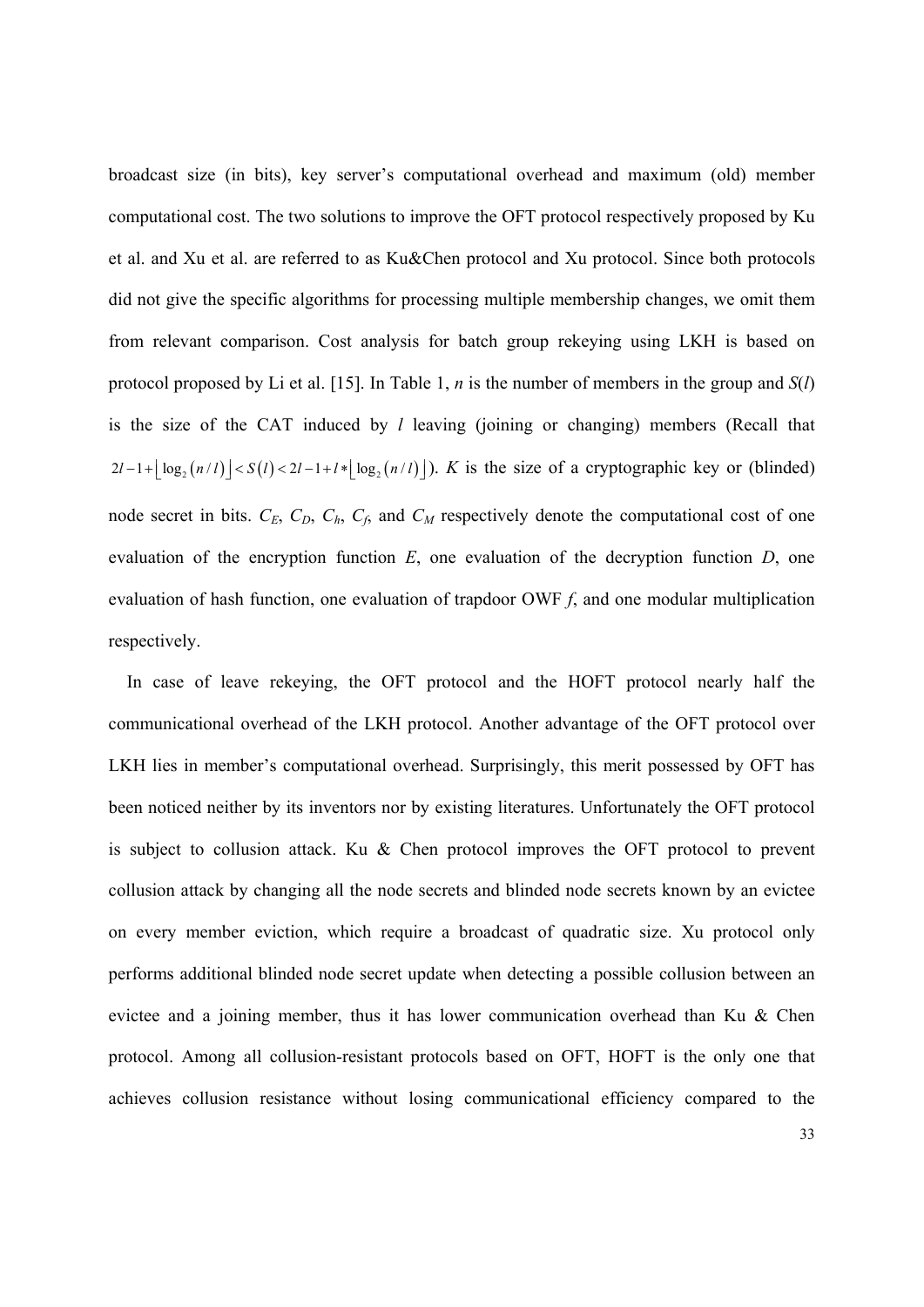original OFT protocol. Moreover, when adding *l* multiple members in a bulk operation, the worst-case communication cost of HOFT protocol is less than that of the original OFT protocol by  $(l-1)*K$  bits. However, due to using a trapdoor OWF (e.g., Rabin function) and modular multiplication instead of a much faster hash function (e.g., SHA1) and exclusive-or operation as in the original OFT protocol, HOFT has higher computational overhead than the original one, especially in conducting join rekeying. However, according to Canetti et al. [16], among all measures used to evaluate a MKD protocol, communication complexity is probably the most important one, as it is the biggest bottleneck in current applications. Therefore, it is worth trading off moderate computational cost for achieving collusion resistance and at the same time, not losing the communication efficiency compared to the original OFT protocol.

## VIII. CONCLUSION AND FUTURE RESEARCH

In this paper, we instantiate the general notion of One-way Function Tree to obtain a new cryptographic construction named HOFT. Employing HOFTs and related algorithms, we propose a collusion-resistant MKD protocol without losing the communication efficiency compared to the OFT protocol. Finding other meaningful application of HOFT is a worthwhile topic. In our protocol, a HOFT is constructed in a bottom-up manner. We can construct a top-down homomorphic one-way function tree. But its meaningful application should receive further study either. To instantiate the general concept of the famous *Merkle authentication tree* [17] to obtain a *homomorphic authentication tree*, we must find a self-homomorphic OWF with respect to a non-commutative operation at first. We leave as an open problem the existence of homomorphic authentication tree.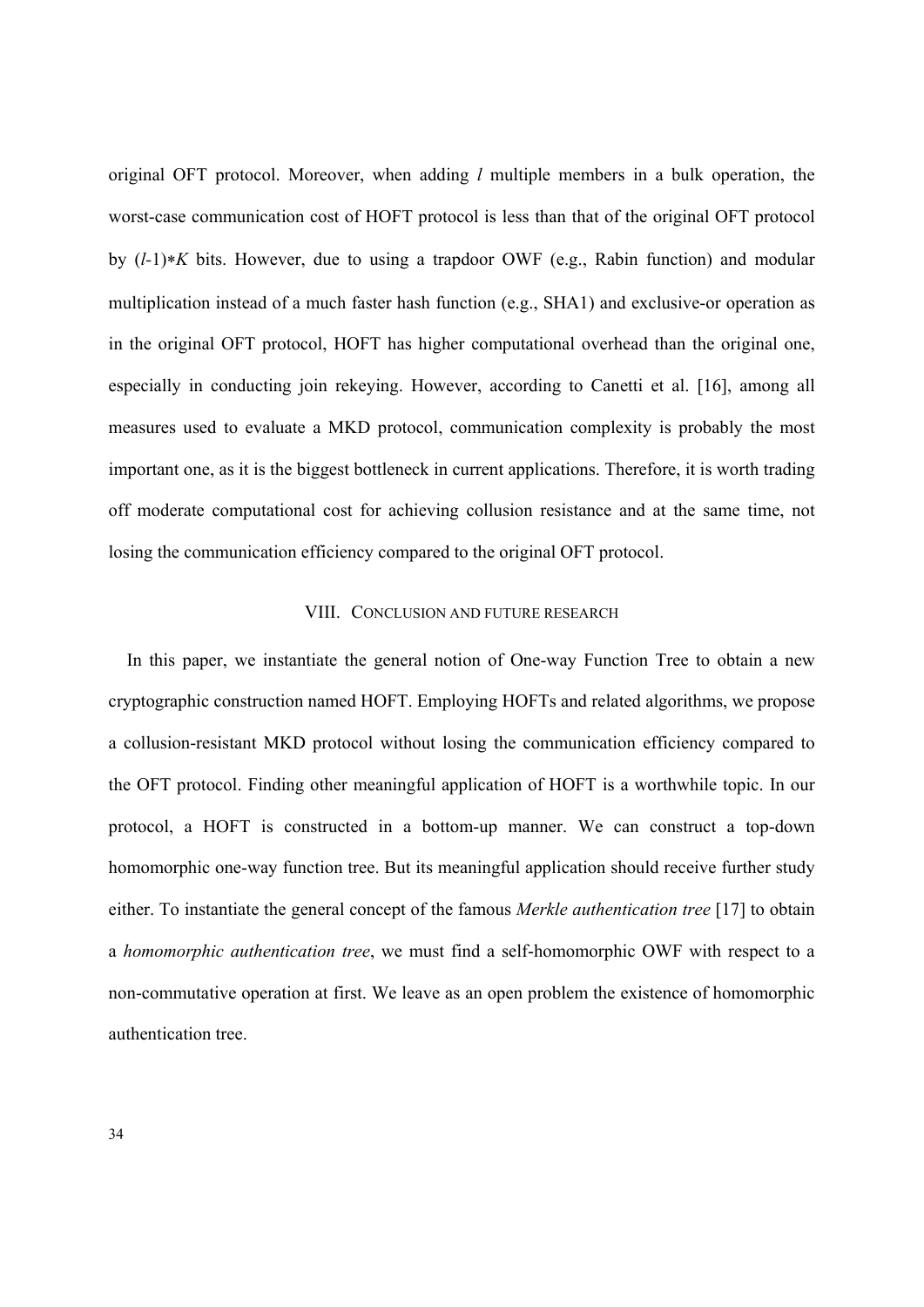Several GKD protocols — OFT, MARKS [18], the protocol proposed by Chang et al. [19], and LORE  $[20]$  — have been shown to be vulnerable to collusion attacks. Developing rigorous analysis methodology and formal verification method for these protocols are necessary. We don't see any research result related to formal verification of GKD protocols. To the best of our knowledge, the only result related to provable security of GKD protocols is [21]. In this work, Panjwani proves that a modified version of the LKH protocol is provably-secure against adaptive adversaries in computational security model. Our future work will focus on the provable security of OFT-based protocols (especially the HOFT protocol). Developing a formal method for automatic verification of GKD protocols is also an ongoing work.

#### **ACKNOWLEDGMENT**

The authors would like to thank R. L. Rivest for valuable discussion. The authors also would

like to thank anonymous referees whose comments helped to improve this paper greatly.

#### **REFERENCES**

<sup>[1]</sup> A. Fiat, and M. Naor, "Broadcast encryption," *Advances in Cryptology - Crypto'93*, Lecture Notes in Computer Science D. R. Stinson, ed., USA-Santa Barbara, California: Springer-Verlag, August 1993.

<sup>[2]</sup> L. Cheung, J. A. Cooley, R. Khazan, and C. Newport, "Collusion-Resistant Group Key Management Using Attribute-Based Encryption," in First International Workshop on Group-Oriented Cryptographic Protocols (GOCP), 2007.

<sup>[3]</sup> C. K. Wong, M. Gouda, and S. S. Lam, "Secure group communications using key graphs," *IEEE-ACM Transactions on Networking,* vol. 8, no. 1, pp. 16-30, Feb, 2000.

<sup>[4]</sup> D. M. Wallner, E. J. Harder, and R. C. Agee, "Key Management for Multicast: Issues and rchitectures," *Internet Draft*, Internet Eng. Task Force, 1998.

<sup>[5]</sup> A. T. Sherman, and D. A. McGrew, "Key establishment in large dynamic groups using one-way function trees," *IEEE Transactions on Software Engineering,* vol. 29, no. 5, pp. 444-458, May, 2003.

<sup>[6]</sup> D. Micciancio, and S. Panjwani, "Optimal communication complexity of generic multicast key distribution," *IEEE-ACM Transactions on Networking,* vol. 16, no. 4, pp. 803-813, Aug, 2008.

<sup>[7]</sup> D. Balenson, D. McGrew, and A. Sherman, "Key management for large dynamic groups: One-way function trees and amortized initialization," *draft-irtf-smug-groupkeymgmt-oft-00.txt, Internet Research Task Force*, August 2000.

<sup>[8]</sup> G. Horng, "Cryptanalysis of a Key Management Scheme for Secure Multicast Communications," *IEICE Transactions on Communications,* vol. E85-B, no. 5, pp. 1050-1051, 2002.

<sup>[9]</sup> W. C. Ku, and S. M. Chen, "An improved key management scheme for large dynamic groups using one-way function trees," in Proceedings of International Conference on Parallel Processing Workshops 2003, pp. 391-396.

<sup>[10]</sup> X. Xu, L. Wang, A. Youssef, and B. Zhu, "Preventing Collusion Attacks on the One-Way Function Tree (OFT) Scheme," in Proceedings of the 5th international conference on Applied Cryptography and Network Security, Zhuhai, China, 2007, pp. 177-193.

<sup>[11]</sup> M. O. Rabin, *Digitalized signatures and public-key functions as intractable as factorization*, Cambridge: Massachusetts Institute of Technology, Laboratory for Computer Science, 1979. [12] R. L. Rivest, A. Shamir, and L. Adleman, "A method for obtaining digital signatures and public-key cryptosystems," *Commun. ACM,*

vol. 21, no. 2, pp. 120-126, 1978.